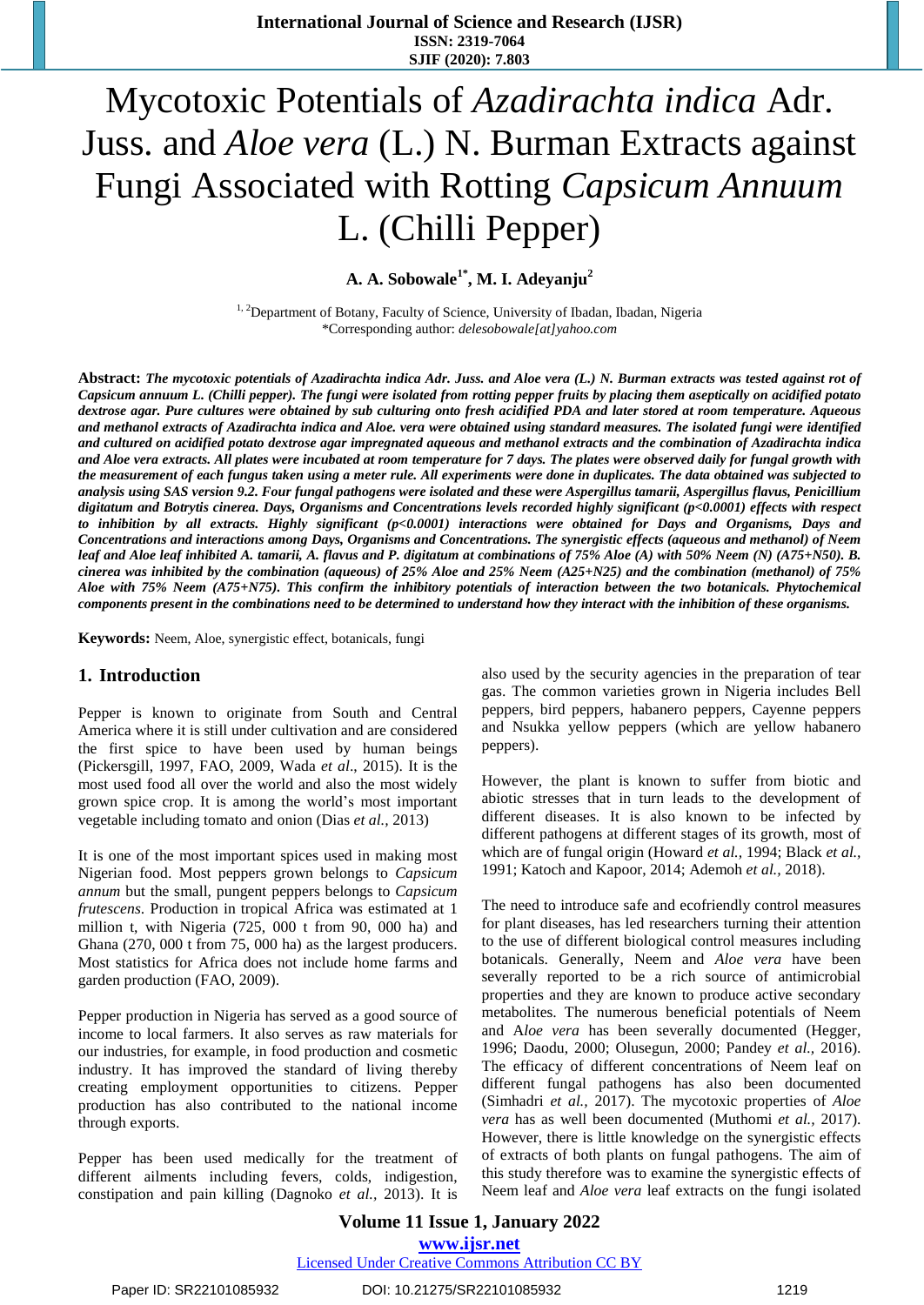from rotting pepper fruits. The objectives of this experiment are:

- a) To isolate and identify the fungi associated with postharvest rotting pepper fruits.
- b) To examine the effects of crude extracts of *Azadirachta indica* and *Aloe vera* on the isolated fungi *in vitro*
- c) To examine the interactive effects of aqueous and methanol extracts of *Azadirachta indica* and *Aloe vera* on the isolated fungi.
- d) To examine the effect of concentration on fungal growth inhibition potential of the plant extracts.

# **2. Materials and Methods**

#### **Collection of pepper fruits, Neem and** *Aloe vera* **leaves**

Rotting fruits of pepper were collected from two selected markets within Ibadan metropolis. Fresh Neem (*Azadirzchta indica*) and *Aloe vera* leaves were collected from the University of Ibadan campus, packed in sterile polythene bags and brought to Plant Pathology laboratory, Department of Botany, University of Ibadan. The leaves were prepared for extraction following standard procedures.

#### **Extraction of the botanicals and preparation of the extract concentrations**

Aqueous and methano extraction was carried out in the Department of Botany and the Department of Pharmaceutical Chemistry, University of Ibadan following standard procedures. The stock solution was prepared by dissolving 3 gram of the resulting extract in 10ml of distilled water, for both aqueous and methanol extracts.25%, 50% and 75% of each extract of both botanicals was then obtained from the stock solution.

#### **Inoculation of rotting pepper fruits**

Rotting sections of *Capsicum annuum* were sterilized in 1% solution of sodium hypochlorite for 30 seconds and then rinsed in five changes of sterile distilled water. They were cultured on acidified potato dextrose agar (APDA) Petri plates before incubating at  $28 \pm 2$ °C for 7 days and were examined daily. The experiment was done in triplicates. All pure cultures after sub culturing were identified and kept on slants.

#### **Pathogenicity test and Bioassay of aqueous and methanol extracts of the plants**

Pathogenicity test was carried out following the methods of Lin *et al*. (2002) and Than *et al*. (2008). Agar plate diffusion method was employed in the antifungal assay of the extracts following the method of Dutta, (2001). Concentrations of the extracts used were 25%, 50% and 75%.

#### **Interactive bioassay and Data analysis**

The interactive effects of different concentrations (25%, 50% and 75%.) of aqueous and methanol extracts of *Azadirachta indica* (N) and *Aloe vera* (A) were evaluated on each isolated fungus. The data obtained were subjected to ANOVA using Generalized Linear Model of Statistical Analysis Software (SAS).

# **3. Results**

The isolated fungi include *Penicillium digitatum, Aspergillus tamarii*, *Aspergillus flavus*, and *Botrytis cinerea*. Table 1 shows the ANOVA Table for the effects of all extracts on growth of the isolated fungi. The F values (P>0.0001) for all available variables as well their interactions were all significant. Table 2 shows the growth inhibition (cm) of *Penicillium digitatum* by different concentrations of *Azadirachta indica* and *Aloe vera* aqueous extracts at different days of incubation. Significant growth inhibition of the fungus was obtained only by the aqueous extract of *A. indica* at 75% concentration. Table 3 shows growth inhibition (cm) of *Penicillium digitatum* by different concentrations of *Azadirachta indica* and *Aloe vera* methanol extracts at different days of incubation. There was no significant growth inhibition of the fungus by methanol extracts of the two plants at all the concentrations compared to control.

Table 4 shows the synergistic effect of *Azadirachta indica* (N) and *Aloe vera* (A) extracts (aqueous and methanol) on *Penicillium digitatum*. Growth inhibition of the fungus by the methanol extracts of the treatment combinations was better than the treatment combinations of the aqueous extracts. However, significant growth inhibition of the fungus by the synergy of the two plant extracts was obtained majorly at A75+N50 and A75+N75 concentrations for both aqueous and methanol extracts.

Table 5 shows the growth inhibition (cm) of *Aspergillus tamarii* by different concentrations of *Azadirachta indica* and *Aloe vera* aqueous extracts at different days of incubation. Significant growth inhibition of the fungus was obtained only by the aqueous extracts of *A. indica* at 50% and 75% concentrations compared to control.

Table 6 shows the growth inhibition (cm) of *Aspergillus tamarii* by different concentrations of *Azadirachta indica* and *Aloe vera* methanol extracts at different days of incubation. Whereas there was growth inhibition of the fungus by the *A. indica* extracts at 50% concentration, and *Aloe vera* extracts at 50% and 75% concentrations, but this was not significant. Table 7 shows the synergistic effect of *Azadirachta indica* (N) and *Aloe vera* (A) extracts (aqueous and methanol) on *Aspergillus tamarii*. Significant growth inhibition of the fungus by the synergy of the two plants extracts was obtained largely at A25+N25, A25+N50, A25+N75, A75+N50 and A75+N75 for both aqueous and methanol extracts.

Table 8 shows the growth inhibition (cm) of *Aspergillus flavus* by different concentrations of *Azadirachta indica* and *Aloe vera* aqueous extracts at different days of incubation*.*  Significant growth inhibition of the fungus by extracts of *A. indica* and *Aloe vera* was observed largely at 75% and 25% concentrations respectively compared to control. There was also significant growth inhibition of the fungus by *Aloe vera* extract at 50% concentration compared to control, although not at all days of incubation.

Table 9 shows the growth inhibition (cm) of *Aspergillus flavus* by different concentrations of *Azadirachta indica* and

**Volume 11 Issue 1, January 2022**

**www.ijsr.net**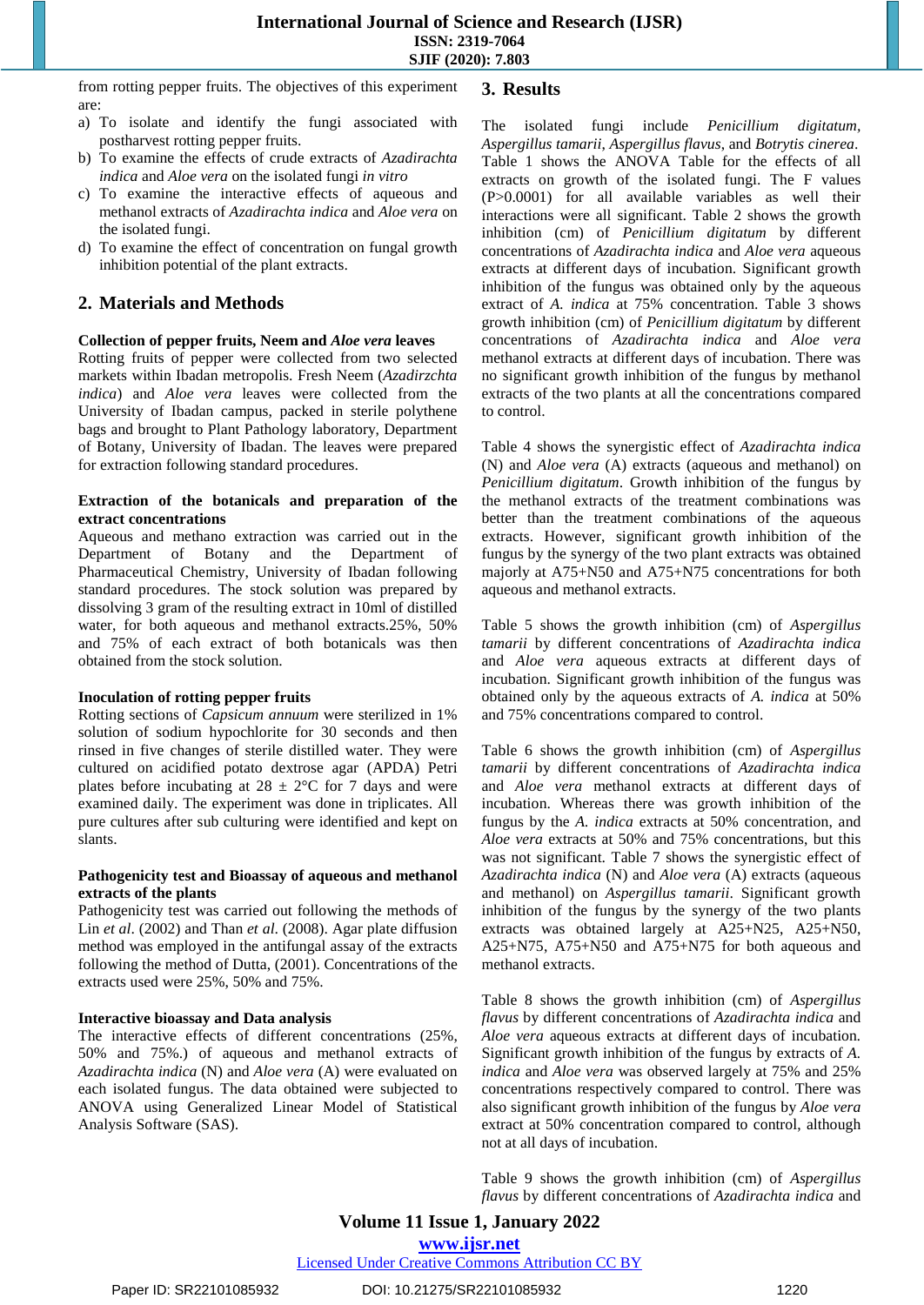*Aloe vera* methanol extracts at different days of incubation. There was no significant growth inhibition of the fungus by extracts of the two plants at all concentrations compared to control. However, there was growth reduction of the fungus by extracts of *Azadirachta indica* at 50% and 75% concentrations up to the  $4<sup>th</sup>$  day of incubation. Table 10 shows the synergistic effect of *Azadirachta indica* (N) and *Aloe vera* (A) extracts (aqueous and methanol) on *Aspergillus flavus*. Generally, higher significant growth inhibition of the fungus by the synergy of both plants at different concentration combinations was observed with the methanol extracts compared to the aqueous extracts. However, the aqueous and methanol extracts of the two plants at treatment combinations A25+N75 and A75+N50 had the most effect in inhibiting the fungus, compared with the rest of the treatment combinations.

Table 11 shows the growth inhibition (cm) of *Botrytis cinerea* by different concentrations of *Azadirachta indica* and *Aloe vera* aqueous extracts at different days of incubation. Significant growth inhibition of the fungus by extracts of *A. indica* and *Aloe vera* was observed at 75% and 25% concentrations respectively, compared to control.

Table 12 shows the growth inhibition (cm) of *Botrytis cinerea* by different concentrations of *Azadirachta indica* and *Aloe vera* methanol extracts at different days of incubation. Significant growth inhibition of the fungus by extracts of the two plants (compared to control) was observed at the  $6<sup>th</sup>$  and  $7<sup>th</sup>$  day after incubation for all the concentrations except 25% *A. indica*. Table 13 shows the synergistic effect of *Azadirachta indica* (N) and *Aloe vera* (A) extracts (aqueous and methanol) on *Botrytis cinerea*. Generally, higher significant growth inhibition of the fungus by the synergy of both plants at different concentration combinations was recorded with the methanol extracts compared to the aqueous extracts. Significant growth inhibition of the fungus by aqueous extracts of the two plants was also observed at A25+N25, A25+N50, A25+N75 and A50+N50 compared to other treatment combinations. Table 14 shows the overall growth inhibition (cm) of the isolated fungi by aqueous and methanol extracts of *Azadirachta indica*. Overall, growth inhibition of all the isolated fungi by aqueous and methanol extracts of A. indica at all concentrations except those of 25% and 50% aqueous extracts was significantly different from control.

Table 15 shows overall growth inhibition (cm) of the isolated fungi by aqueous and methanol extracts of *Aloe vera*. Similar significant results was obtained with aqueous and methanol extracts of the plant at all concentrations (except those of 50% and 75% aqueous extracts) compared to control.

Table 16 shows synergistic effects of *Azadirachta indica* (N) and *Aloe vera* (A) aqueous extracts on growth (cm) of the isolated fungi. Treatment combinations of A25+N25, A25+N50, A25+N75, A75+N50 and A75+N75 gave significantly higher inhibition of all the isolated fungi compared to other aqueous treatment combinations. However, the synergy of methanol extracts of the two plants (Table 17) at A75+N50, and A75+N75 gave the highest growth inhibition of all the isolated fungi compared to other methanol treatment combinations. This was made more evident at days 6 and 7 after inoculation where significant growth reduction was observed (Table 17). Table 18 shows the overall effects of concentration on the growth inhibition potential of the plant extracts (aqueous and methanol). Overall, growth inhibition potential of the two plant extracts (*Aloe vera* {A} and *Azadirachta indica* {N}) was significantly better at A75+N50 compared to other treatment combinations. However, A25+N25 and A25+N50 also had appreciable growth reduction of all the fungi compared to other treatment combinations.

Table 19 shows the overall growth inhibition of the isolated fungi by all extracts at different incubation days**.** Overall, growth inhibition of *A. tamarii* and *P. digitatum* by all extracts of the two plants was significantly better than that of *A. flavus*, which in turn was significantly better than that of *Botrytis cinerea* especially at the latter days after incubation.

Table 20 shows the overall comparisons of fungal inhibitions by the aqueous and methanol extracts. Generally, growth inhibitions by methanol extracts of the plants was significantly better than that of the aqueous extracts.

# **4. Discussion**

The increase in growth inhibition of *Penicillium digitatum* with increase in concentration of aqueous Neem extract corroborated the work Suleiman (2011). The results obtained with the extracts of *Aloe vera* against the fungus also agrees with the reports of Rosca-Casian *et al.* (2007). Results obtained with the methanol and aqueous extracts of *Aloe vera* against *Aspergillus flavus* is similar to the reports of Babaei *et al*. (2013).

The significant  $F$  value (P $>0.0001$ ) for concentration means that growth inhibition of the fungi depends on the concentration of the extract, the effect of which varies from one fungus to the other. The significant F value (P>0.0001) for day also means that growth inhibition of the fungi differed significantly from one incubation day to the other. The significant F value (P>0.0001) for organism means that growth inhibition of all the isolated fungi differed significantly from each other. The highly significant F value (P>0.0001) for interaction between day and concentration means that growth inhibition of the fungi by any particular concentration of the plant extract differed significantly from one incubation period to the other. This underscores the significant impact of exposure period on the effectiveness of the extracts in inhibiting growth of the pathogens. The significant F value (P>0.0001) for interaction between day and organism means that growth inhibition of any particular fungus by the extracts differed significantly from one day of incubation to the other. The significant F value (P>0.0001) for interaction among day, organism and concentration means that growth inhibition of any particular fungus by a specific concentration of the plant extract differed significantly from one incubation period to the other.

The growth inhibition of *Aspergillus tamarii*, *Aspergillus flavus* and *Penicillium digitatum* by the combination of extracts of aqueous Neem leaf and Aloe leaf shows the higher mycotoxic impact of their synergy on the isolated

#### **Volume 11 Issue 1, January 2022 www.ijsr.net** Licensed Under Creative Commons Attribution CC BY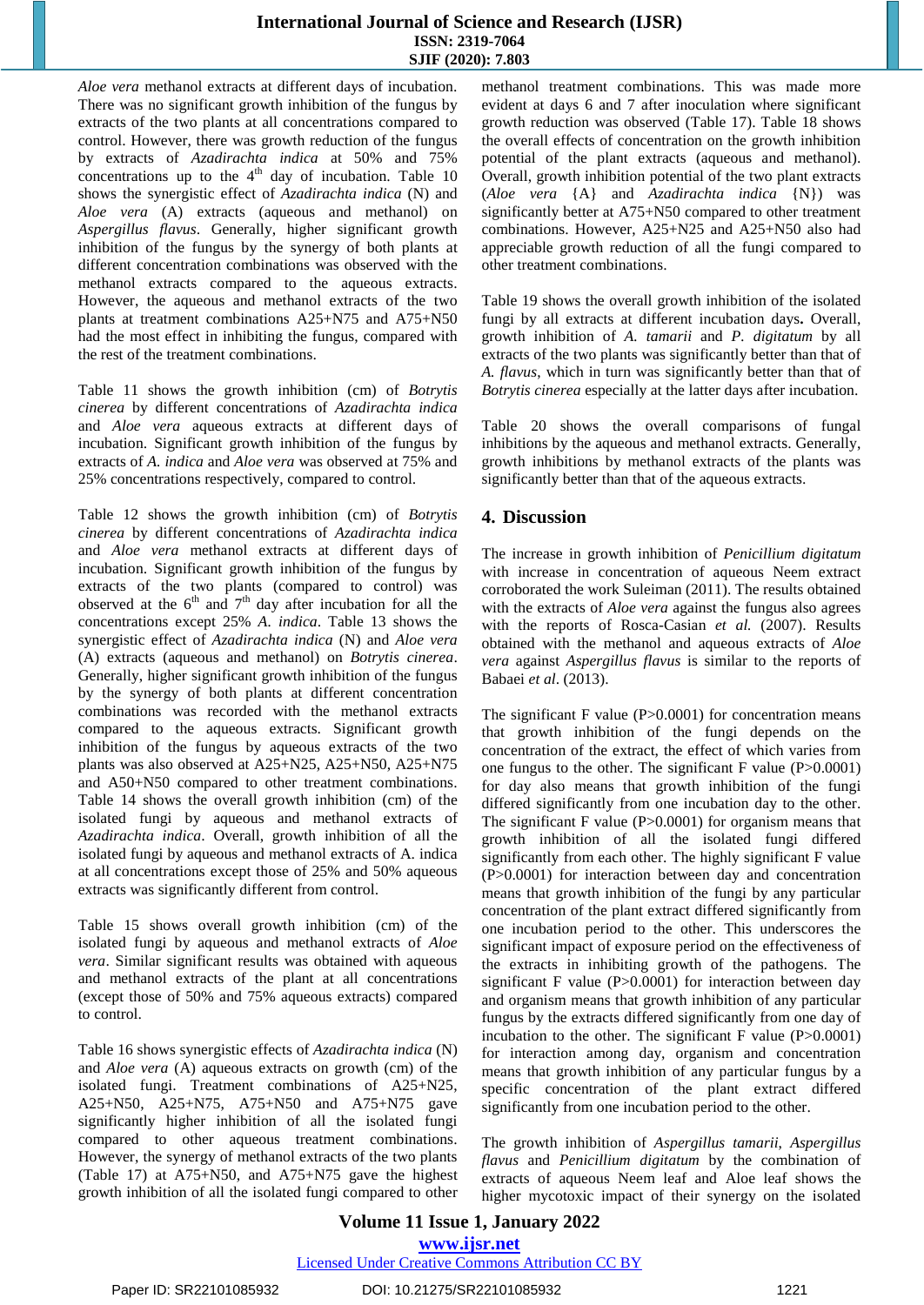fungi compared to their individual impacts, especially the combinations of A75+N50, A25+N25, A75+N50 and A75+N75). Sharmita (2015), in an experiment to evaluate the possibility of a new pharmaceutical, also recorded a positive synergy between Neem leaf and *Aloe vera* leaf against *E. coli* with antibiotics.

# **5. Conclusion**

Extracts of *Azadirachta indica* and *Aloe vera* possess promising mycotoxic potentials against fungi associated with rotting pepper, especially *A. flavus*, A. *tamarii*, *P. digitatum* and *B. cinerea*. Growth inhibition of these fungi is significantly boosted by the combination of both extracts, especially at A75+N50.

Further work, however, needs to be carried out to ascertain the effectiveness of these findings in the field.

**Table 1:** ANOVA table of the effects of all extracts on growth of the fungi isolated

| Source    | Df  | SS      | МS      | F value | P > F      |
|-----------|-----|---------|---------|---------|------------|
| C         | 17  | 435.74  | 25.63   | 138.43  | $0.0001**$ |
| D         | 6   | 2104.25 | 350.71  | 1894.12 | $0.0001**$ |
| S         | 1   | 4850.44 | 4850.44 | 26196.4 | $0.0001**$ |
| O         | 3   | 1626.95 | 542.32  | 2928.96 | $0.0001**$ |
| $D*C$     | 102 | 142.09  | 1.39    | 7.52    | $0.0001**$ |
| $C*S$     | 17  | 398.46  | 23.44   | 126.59  | $0.0001**$ |
| $O*C$     | 51  | 332.54  | 6.52    | 35.22   | $0.0001**$ |
| $D*S$     | 6   | 899.61  | 149.93  | 809.77  | $0.0001**$ |
| $D*O$     | 18  | 382.80  | 21.27   | 114.86  | $0.0001**$ |
| $O*S$     | 3   | 1984.04 | 661.35  | 3571.82 | $0.0001**$ |
| $D^*C^*S$ | 102 | 147.15  | 1.44    | 7.79    | $0.0001**$ |
| $D*O*C$   | 306 | 208.04  | 0.68    | 3.67    | $0.0001**$ |
| $O*C*S$   | 51  | 285.18  | 5.59    | 30.20   | $0.0001**$ |
| $D^*O^*S$ | 18  | 463.88  | 25.77   | 139.18  | $0.0001**$ |

 $C =$ Concentration

 $D =$ Days

 $S =$  Solvents

 $O = Organisms$ 

\*\*= Highly significant

**Table 2:** Growth inhibition (cm) of *Penicillium digitatum* by different concentrations of *Azadirachta indica* and *Aloe vera* aqueous extracts at different days of incubation

|                 | Treatment | Day 1              | Day 2              | Day 3                | Day 4                          | Day 5                 | Day 6               | Day 7                 |
|-----------------|-----------|--------------------|--------------------|----------------------|--------------------------------|-----------------------|---------------------|-----------------------|
| <b>Extracts</b> |           |                    |                    |                      |                                |                       |                     |                       |
| Azadirachta     | 25%       | $1.33^{b}$         | 1.98 <sup>d</sup>  | $2.55^{\circ}$       | $2.53^{\text{efgh}}$           | $2.83$ <sup>efg</sup> | 3.08 <sup>fgh</sup> | $3.45$ <sup>fgh</sup> |
| indica          | 50%       | $1.30^{b}$         | 2.10 <sup>cd</sup> | 2.88 <sup>d</sup>    | $3.60^\circ$                   | $4.25^{\circ}$        | $4.83^{\circ}$      | $5.13^{\circ}$        |
|                 | 75%       | $.28^{bc}$         | $1.55^t$           | $1.60^{1}$           | $1.63^{jk}$                    | $1.65$ <sup>klm</sup> | .63 <sup>klmn</sup> | $1.58^{nop}$          |
| Aloe            | 25%       | $.15^{\text{de}}$  | $2.60^{b}$         | 2.85 <sup>d</sup>    | $2.83^{\text{def}}$            | 2.88 <sup>ef</sup>    | $2.90^{gh}$         | $4.30^{\text{de}}$    |
| vera            | 50%       | .20 <sup>cd</sup>  | 2.28 <sup>c</sup>  | $2.45$ <sup>ef</sup> | 3.23 <sup>cd</sup>             | 3.75 <sup>cd</sup>    | $3.85^{\text{de}}$  | 3.93 <sup>efg</sup>   |
|                 | 75%       | $1.33^{b}$         | 2.00 <sup>d</sup>  | $2.20^{fg}$          | 2.65 <sup>efg</sup>            | $3.33^{de}$           | $3.85^{\text{de}}$  | $4.13$ <sup>ef</sup>  |
|                 | Control   | 1.20 <sup>cd</sup> | $.45^{\mathrm{r}}$ | $1.65^1$             | $2.20^{\overline{\text{ghi}}}$ | 2.30 <sup>fghij</sup> | 2.45 <sup>hij</sup> | 2.60 <sup>jkl</sup>   |

Means with different letters in a column are significantly different ( $p \le 0.05$ )

**Table 3:** Growth inhibition (cm) of *Penicillium digitatum* by different concentrations of *Azadirachta indica* and *Aloe vera* methanol extracts at different days of incubation

|                       | <b>Treatment</b> levels | Day 1             | Day 2             | Day 3                    | Day 4                | Day 5             | Day 6             | Day 7               |
|-----------------------|-------------------------|-------------------|-------------------|--------------------------|----------------------|-------------------|-------------------|---------------------|
| <b>Extracts</b>       |                         |                   |                   |                          |                      |                   |                   |                     |
| Azadirachta<br>indica | 25%                     | 1.00 <sup>g</sup> | $1.00^{1}$        | 0.98 <sup>k</sup>        | $1.03^{\text{Im}}$   | $1.03^n$          | $1.15^{mn}$       | $.47^{nop}$         |
|                       | 50%                     | 1.03 <sup>g</sup> | 1.00 <sup>j</sup> | 1.00 <sup>k</sup>        | 1.00 <sup>m</sup>    | 1.00 <sup>n</sup> | 1.00 <sup>n</sup> | $1.00^{\rm p}$      |
|                       | 75%                     | 1.00 <sup>g</sup> | $1.00^{1}$        | 0.98 <sup>k</sup>        | 1.00 <sup>m</sup>    | 1.00 <sup>n</sup> | 1.00 <sup>n</sup> | $1.00^{\rm p}$      |
|                       | 25%                     | 1.00 <sup>g</sup> | $1.00^{1}$        | $1.13^{k}$               | $.25$ <sup>klm</sup> | $1.35^{lmn}$      | $1.43^{lmn}$      | $1.58^{nop}$        |
|                       | 50%                     | 1.03 <sup>g</sup> | $1.00^{\circ}$    | 1.00 <sup>k</sup>        | 1.00 <sup>m</sup>    | 1.00 <sup>n</sup> | 1.00 <sup>n</sup> | $1.00^{\mathrm{p}}$ |
| Aloe vera             | 75%                     | 1.00 <sup>g</sup> | $1.00^{\circ}$    | 1.00 <sup><i>k</i></sup> | 1.00 <sup>m</sup>    | $1.03^n$          | 1.00 <sup>n</sup> | $1.00^{\rm p}$      |
|                       | Control                 | 1.00 <sup>g</sup> | 0.98 <sup>j</sup> | $0.98^{k}$               | 1.00 <sup>m</sup>    | $1.03^n$          | 1.00 <sup>n</sup> | 1.08 <sup>p</sup>   |
|                       |                         |                   |                   |                          |                      |                   |                   |                     |

Means with same letters in each column are not significantly different ( $p \le 0.05$ )

**Table 4:** Synergistic effect of *Azadirachta indica* and *Aloe vera* extracts (aqueous and methanol) on *Penicillium digitatum*

| Solvent  | Level of interaction | Day 1               | Day 2               | Day 3                | Day 4                           | Day 5                           | Day 6                  | Day 7                  |
|----------|----------------------|---------------------|---------------------|----------------------|---------------------------------|---------------------------------|------------------------|------------------------|
| Aqueous  | $A25 + N25$          | $1.13^{\text{def}}$ | $1.25^{ghi}$        | $2.55^{\circ}$       | $2.55^{\overline{\text{efgh}}}$ | $2.78^{\overline{\text{efgh}}}$ | $2.83^{ghi}$           | 3.38 <sup>ghi</sup>    |
|          | $A25 + N50$          | 1.08 <sup>erg</sup> | $2.23^{\circ}$      | 2.43 <sup>ef</sup>   | 2.38 <sup>fgh</sup>             | $2.43^{\text{fghi}}$            | 2.50 <sup>hij</sup>    | 2.88 <sup>hij</sup>    |
|          | $A25 + N75$          | 1.10 <sup>erg</sup> | $1.53^{\rm f}$      | 2.48 <sup>ef</sup>   | $1.83^{ij}$                     | $2.23$ hijk                     | 3.43 <sup>efg</sup>    | 4.10 <sup>ef</sup>     |
|          | $A50+N25$            | $1.33^{b}$          | $2.90^{\text{a}}$   | $3.30^{\circ}$       | $3.50^{\circ}$                  | $3.83^{\text{cd}}$              | $4.25^{\overline{d}}$  | 4.93 <sup>cd</sup>     |
|          | $A50+N50$            | $1.15^{\text{de}}$  | $2.50^{b}$          | 2.90 <sup>d</sup>    | $2.98^{\text{de}}$              | $3.08^e$                        | 3.58 <sup>ef</sup>     | $3.93$ <sup>efg</sup>  |
|          | $A50 + N75$          | $1.75^{\rm a}$      | $2.95^{\rm a}$      | $4.15^{\rm a}$       | $6.05^{\rm a}$                  | $6.10^{\rm a}$                  | $7.25^{\text{a}}$      | $7.53^{\rm a}$         |
|          | $A75 + N25$          | 1.05 <sup>fg</sup>  | $2.58^{b}$          | 3.70 <sup>b</sup>    | $4.90^{b}$                      | $5.30^{b}$                      | $5.75^{b}$             | 5.90 <sup>b</sup>      |
|          | $A75 + N50$          | 1.13 <sup>def</sup> | 1.78 <sup>e</sup>   | $2.05^{gh}$          | 2.10 <sup>hi</sup>              | 2.20 <sup>hijk</sup>            | $2.15^{jk}$            | $2.20^{j-n}$           |
|          | $A75 + N75$          | 1.10 <sup>erg</sup> | 1.98 <sup>d</sup>   | $2.13^{g}$           | $2.30^{gh}$                     | 2.28 <sup>ghij</sup>            | $2.25$ <sup>ijk</sup>  | $2.35$ <sup>jklm</sup> |
| Methanol | $A25 + N25$          | $1.13^{\text{def}}$ | 1.13 <sup>hij</sup> | $1.25$ <sup>jk</sup> | 1.50 <sup>ikl</sup>             | $1.88$ ijkl                     | $2.18^{jk}$            | $2.48$ <sup>jklm</sup> |
|          | $A25+N50$            | 1.00 <sup>g</sup>   | $1.05^{1}$          | $1.10^{k}$           | $1.25$ <sup>klm</sup>           | $1.53$ <sup>Imn</sup>           | $1.70$ <sup>klm</sup>  | $1.90^{10}$            |
|          | $A25 + N75$          | 1.00 <sup>g</sup>   | 1.03 <sup>j</sup>   | $1.10^{k}$           | $1.23$ <sup>klm</sup>           | $1.50$ <sup>Imn</sup>           | 1.78 <sup>kl</sup>     | $2.05^{k-0}$           |
|          | $A50+N25$            | 1.03 <sup>g</sup>   | 1.05 <sup>1</sup>   | 1.18 <sup>k</sup>    | $1.58$ <sup>jk</sup>            | $1.78^{jkl}$                    | 2.50 <sup>hij</sup>    | $2.73^{ijk}$           |
|          | $A50+N50$            | 1.03 <sup>g</sup>   | 1.00 <sup>j</sup>   | $1.10^{k}$           | $1.25$ <sup>klm</sup>           | $1.43^{\text{lmn}}$             | $1.60$ <sup>klmn</sup> | $1.78^{m-p}$           |
|          | $A50+N75$            | $1.05^{fg}$         | 1.03 <sup>j</sup>   | $1.05^k$             | 1.00 <sup>m</sup>               | $1.08^{\rm min}$                | $1.10^{mn}$            | $1.33^{op}$            |

# **Volume 11 Issue 1, January 2022**

**www.ijsr.net**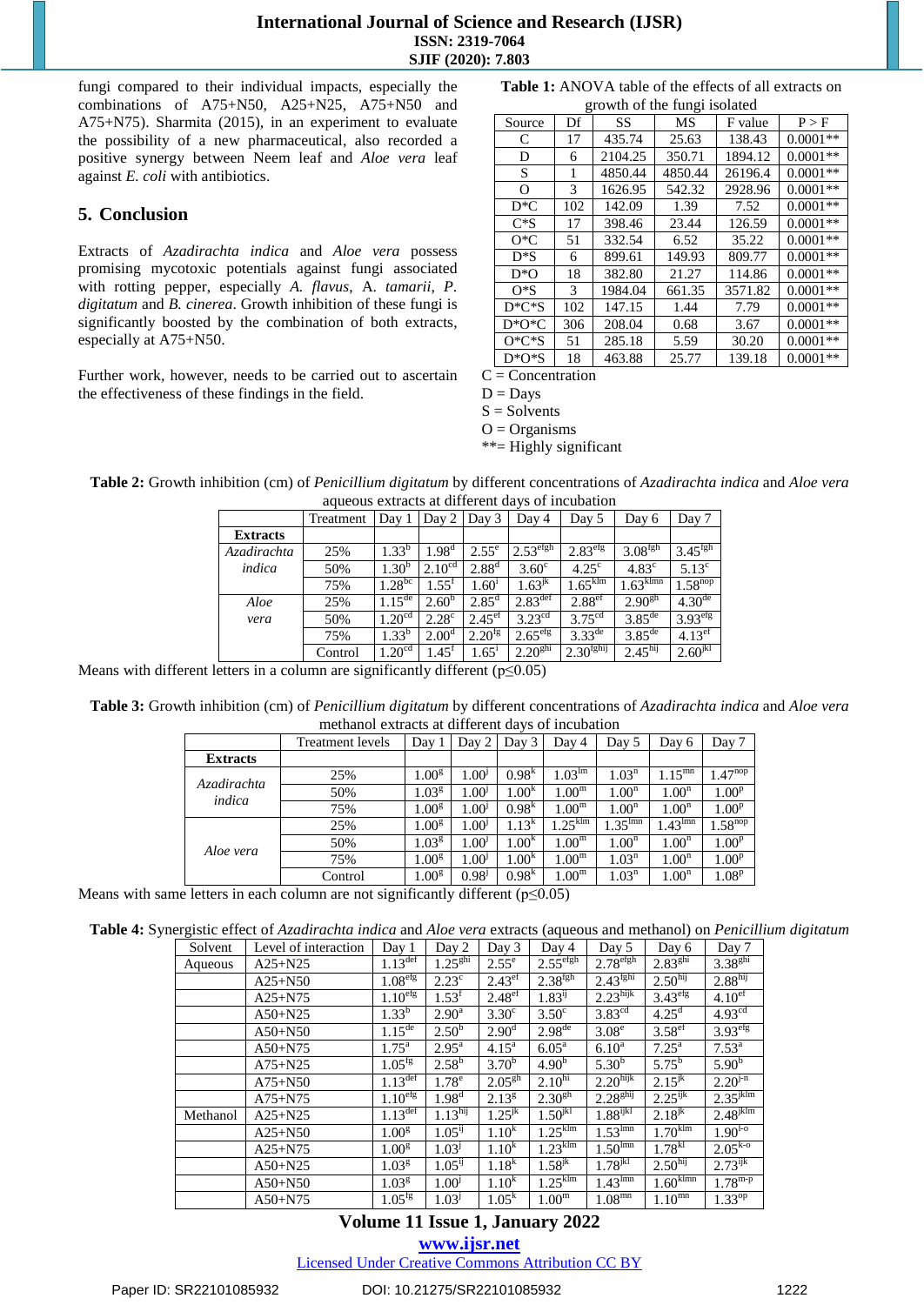| -N25<br>$A75 +$ | $1.05^{1g}$               | 1.00 <sup>j</sup>        | $1.00^{k}$        | $1.00^{\rm m}$     | $1$ $\epsilon$ mn<br> | $1.30^{\text{lmn}}$ | $52^{10}$<br>ر ر. د |
|-----------------|---------------------------|--------------------------|-------------------|--------------------|-----------------------|---------------------|---------------------|
| ⊦N50<br>A75+1   | $0.00^8$                  | $0.00^{1}$               | 1.00 <sup>K</sup> | $0.98^{\rm m}$     | $1.00^n$              | $1.00^n$            | $1.03^{p}$          |
| $+N7$<br>$A75+$ | $1$ $\epsilon$ de<br>1.10 | 05 <sup>11</sup><br>1.0J | 1.05 <sup>K</sup> | $1.05^{\text{lm}}$ | $1.08^{\rm mn}$       | $1.20^{lmn}$        | $4.45^{nop}$        |

Means with same letters in each column are not significantly different ( $p \le 0.05$ )

| Table 5: Growth inhibition (cm) of Aspergillus tamarii by different concentrations of Azadirachta indica and Aloe vera |
|------------------------------------------------------------------------------------------------------------------------|
| aqueous extracts at different days of incubation                                                                       |

|                    | Treatment levels | Day 1                | Day 2            | Day 3                  | Day 4               | Day 5                  | Day 6                  | Day 7                    |
|--------------------|------------------|----------------------|------------------|------------------------|---------------------|------------------------|------------------------|--------------------------|
| Extracts           |                  |                      |                  |                        |                     |                        |                        |                          |
| Azadirachta indica | 25%              | .38 <sup>bcde</sup>  | $2.38^{b}$       | 2.98 <sup>abc</sup>    | 3.00 <sup>cd</sup>  | $3.15^{\circ}$         | $3.05^{\text{cde}}$    | 3.18 <sup>erg</sup>      |
|                    | 50%              | .18 <sup>ghij</sup>  | .50 <sup>b</sup> | $1.58^{ijk}$           | $.68^{\rm i-m}$     | $.73$ <sup>jklm</sup>  | $1.85$ <sup>ijkl</sup> | $.78$ <sup>klmn</sup>    |
|                    | 75%              | 1.10 <sup>hijk</sup> | .28 <sup>b</sup> | $1.33^{jkl}$           | $.35^{k-q}$         | $1.35$ <sup>lmno</sup> | $.43$ <sup>klm</sup>   | .43 <sup>lmn</sup>       |
| Aloe vera          | 25%              | $1.30^{\text{defg}}$ | $2.05^{b}$       | 2.43 <sup>ef</sup>     | $2.73^{\text{de}}$  | 3.05 <sup>cd</sup>     | $2.48^{e-i}$           | $2.73$ <sup>efghij</sup> |
|                    | 50%              | 1.43 <sup>bcd</sup>  | $2.35^{b}$       | $2.93$ <sup>abcd</sup> | $3.43^{\text{abc}}$ | $3.85^{b}$             | $4.48^{ab}$            | $4.73^{bc}$              |
|                    | 75%              | 1.35 <sup>cdef</sup> | $2.20^{b}$       | $3.03^{ab}$            | $3.68^{\rm a}$      | $4.25^{ab}$            | $4.15^{b}$             | 4.60 <sup>bc</sup>       |
|                    | Control          | .25 <sup>erg</sup>   | .80 <sup>b</sup> | $2.15^{1g}$            | $2.55^{\text{ef}}$  | 2.95 <sup>cde</sup>    | 3.25 <sup>cd</sup>     | $3.65^{\text{de}}$       |

Means with same letters in each column are not significantly different ( $p \le 0.05$ )

**Table 6:** Growth inhibition (cm) of *Aspergillus tamarii* by different concentrations of *Azadirachta indica* and *Aloe vera* methanol extracts at different days of incubation

|                    | Treatment levels | Day 1                 | Day 2             | Day 3             | Day 4          | Day 5                             | Day 6                | Day 7                   |
|--------------------|------------------|-----------------------|-------------------|-------------------|----------------|-----------------------------------|----------------------|-------------------------|
| Extracts           |                  |                       |                   |                   |                |                                   |                      |                         |
| Azadirachta indica | 25%              | .20 <sup>ghi</sup>    | .30 <sup>b</sup>  | $.43^{ijk}$       | $1.80$ hijk    | $2.45^{\text{efgh}}$              | 2.85 <sup>cdef</sup> | 3.00 <sup>efgh</sup>    |
|                    | 50%              | $1.08$ <sup>ijk</sup> | $1.05^{\rm b}$    | 1.05 <sup>1</sup> | $1.00^{\rm q}$ | $1.00^\circ$                      | 1.08 <sup>m</sup>    | $1.40$ <sup>lmn</sup>   |
|                    | 75%              | 0.98 <sup>k</sup>     | $0.95^{\rm b}$    | $1.08^{1}$        | $.25^{1-q}$    | $1.40^{k-o}$                      | $.53^{\text{jklm}}$  | $1.\overline{80}^{j-n}$ |
| Aloe vera          | 25%              | $1.\overline{00}^k$   | $1.10^{b}$        | $1.30^{kl}$       | $.50^{1-p}$    | $1.\overline{85}$ <sup>ijkl</sup> | $2.05^{g-k}$         | $2.25^{g-1}$            |
|                    | 50%              | $1.05^{jk}$           | 1.05 <sup>b</sup> | 1.05 <sup>1</sup> | $1.03^{pq}$    | $1.\overline{03}^{\text{no}}$     | $1.05^{\rm m}$       | $1.18$ <sup>mn</sup>    |
|                    | 75%              | $1.00^{k}$            | 1.08 <sup>b</sup> | 1.03'             | $1.08^{pq}$    | $.03^{no}$                        | $1.08^{\rm m}$       | $1.05^{\rm n}$          |
|                    | Control          | $1.05$ <sup>jk</sup>  | $1.03^{b}$        | 1.03 <sup>1</sup> | $1.10^{opt}$   | $1.13^{10}$                       | $1.30$ <sup>lm</sup> | .50 <sup>lmn</sup>      |

Means with same letters in each column are not significantly different ( $p \le 0.05$ )

**Table 7:** Synergistic effect of *Azadirachta indica* and *Aloe vera* extracts (aqueous and methanol) on *Aspergillus tamarii*

|          | Level of interaction | Day 1                           | Day 2             | Day 3                 | Day 4                            | Day 5                    | Day 6                 | Day 7                 |
|----------|----------------------|---------------------------------|-------------------|-----------------------|----------------------------------|--------------------------|-----------------------|-----------------------|
| Aqueous  | $A25 + N25$          | $1.25$ <sup>efg</sup>           | $1.15^{\rm a}$    | 1.70 <sup>hi</sup>    | $1.65$ <sup>jklmn</sup>          | 2.38 <sup>fghi</sup>     | $2.60^{c-i}$          | $3.08^{\text{efgh}}$  |
|          | $A25 + N50$          | $1.25$ <sup>efg</sup>           | $1.53^b$          | 1.70 <sup>hi</sup>    | $1.73$ <sup>ijkl</sup>           | 2.28 <sup>ghi</sup>      | $2.60^{c-i}$          | $2.60^{f-k}$          |
|          | $A25 + N75$          | $1.23^{\overline{\text{fgh}}}$  | 1.70 <sup>b</sup> | $1.75^{\rm hi}$       | 1.93 <sup>ghij</sup>             | $2.55^{\text{defg}}$     | $2.55^{d-i}$          | $2.63^{\rm f-k}$      |
|          | $A50+N25$            | 1.30 <sup>defg</sup>            | $2.33^{b}$        | $2.90$ abcd           | $3.53^{ab}$                      | 4.43 <sup>a</sup>        | $5.13^{\rm a}$        | $5.75^{\rm a}$        |
|          | $A50+N50$            | $1.38$ bcde                     | $2.35^{b}$        | $2.73$ bcde           | 3.15 <sup>bcd</sup>              | $3.98^{ab}$              | $4.20^{b}$            | 5.08 <sup>ab</sup>    |
|          | $A50+N75$            | $1.73^{\rm a}$                  | $2.50^{b}$        | 3.08 <sup>a</sup>     | $3.63^{\rm a}$                   | 3.90 <sup>b</sup>        | 4.08 <sup>b</sup>     | 4.15 <sup>cd</sup>    |
|          | $A75 + N25$          | $1.38$ bcde                     | $2.28^{b}$        | 3.00 <sup>ab</sup>    | $3.60^{\rm a}$                   | $4.23^{ab}$              | $4.70^{ab}$           | $5.30^{ab}$           |
|          | $A75 + N50$          | 1.35 <sup>cdef</sup>            | $1.95^{b}$        | $2.20^{fg}$           | $2.28^{fg}$                      | 2.85 <sup>cdef</sup>     | $2.78$ defg           | 2.88 <sup>efghi</sup> |
|          | $A75 + N75$          | $1.45^{bc}$                     | $2.38^{b}$        | 2.68 <sup>cde</sup>   | 3.05 <sup>cd</sup>               | $3.30^{\circ}$           | 3.30 <sup>c</sup>     | 3.30 <sup>er</sup>    |
| Methanol | $A25 + N25$          | $1.08$ <sup>ijk</sup>           | $1.35^{b}$        | $1.05^1$              | 2.15 <sup>fghi</sup>             | $2.55^{\text{defg}}$     | 2.85 <sup>cdef</sup>  | 3.18 <sup>erg</sup>   |
|          | $A25+N50$            | $1.05^{jk}$                     | 1.30 <sup>b</sup> | 1.90 <sup>gh</sup>    | 1.88 <sup>ghij</sup>             | 2.18 <sup>ghij</sup>     | $2.50^{d-i}$          | $2.73^{e-j}$          |
|          | $A25 + N75$          | $1.03^{jk}$                     | $1.18^{b}$        | 1.63 <sup>hij</sup>   | $1.68$ ijklm                     | $2.\overline{13^{ghij}}$ | $2.65^{\text{c-h}}$   | 2.90 <sup>efghi</sup> |
|          | $A50+N25$            | $1.10^{\overline{\text{hijk}}}$ | 1.30 <sup>b</sup> | $1.43$ <sup>ijk</sup> | 1.98 <sup>ghij</sup>             | 2.35 <sup>fghi</sup>     | $2.63^{\text{c-h}}$   | 2.88 <sup>efghi</sup> |
|          | $A50+N50$            | $1.03^{jk}$                     | 1.03 <sup>b</sup> | 1.70 <sup>hi</sup>    | $1.58^{j-0}$                     | $1.93$ hijk              | $2.18^{fghij}$        | $2.45^{\rm f\cdot k}$ |
|          | $A50+N75$            | $1.05^{jk}$                     | 1.08 <sup>b</sup> | $1.43^{11}$           | $1.58^{j-0}$                     | $1.85$ <sup>ijkl</sup>   | 2.20 <sup>fghij</sup> | $2.53^{f-k}$          |
|          | $A75 + N25$          | $1.08^{ijk}$                    | 1.20 <sup>b</sup> | 1.28 <sup>kt</sup>    | 1.83 <sup>ghijk</sup>            | 2.13 <sup>ghij</sup>     | $2.53^{d-i}$          | $2.75^{\text{efghi}}$ |
|          | $A75 + N50$          | 1.02 <sup>k</sup>               | $1.02^{\rm b}$    | $1.48$ <sup>ijk</sup> | $1.20^{\overline{m-q}}$          | $1.54$ <sup>klmno</sup>  | 1.94 <sup>hijkl</sup> | $2.28^{g-1}$          |
|          | $A75 + N75$          | 1.10 <sup>hijk</sup>            | 1.07 <sup>b</sup> | 1.06 <sup>1</sup>     | $1.20^{\overline{\text{moopq}}}$ | $1.57$ <sup>klmn</sup>   | 1.93 <sup>hijkl</sup> | $2.53^{\rm f k}$      |

Means with same letters in each column are not significantly different ( $p \le 0.05$ )

| Table 8: Growth inhibition (cm) of Aspergillus flavus by different concentrations of Azadirachta indica and Aloe vera |  |
|-----------------------------------------------------------------------------------------------------------------------|--|
| aqueous extracts at different days of incubation                                                                      |  |

|                    | Treatment levels | Day 1                    | Day 2                | Day 3                  | Day 4                 | Day 5                  | Day 6                  | Day 7                  |
|--------------------|------------------|--------------------------|----------------------|------------------------|-----------------------|------------------------|------------------------|------------------------|
| <b>Extracts</b>    |                  |                          |                      |                        |                       |                        |                        |                        |
| Azadirachta indica | 25%              | $1.23^{\text{cde}}$      | $2.23$ bcde          | $2.85$ <sup>abcd</sup> | $3.30$ bcdef          | $4.13$ <sup>abcd</sup> | $5.38^{a}$             | $5.70$ <sup>abc</sup>  |
|                    | 50%              | $\sqrt{25}^{\text{cde}}$ | 2.30 <sup>abc</sup>  | $2.95$ <sup>abc</sup>  | $3.75$ <sup>abc</sup> | 4.30 <sup>abc</sup>    | $4.83^{ab}$            | $5.23$ <sup>abcd</sup> |
|                    | 75%              | .25 <sup>cd</sup>        | .73 <sup>gh</sup>    | 2.28 <sup>fghi</sup>   | $2.58^{ghi}$          | 3.03 <sup>fghi</sup>   | $3.40^{1g}$            | 3.53 <sup>fgh</sup>    |
| Aloe vera          | 25%              | $1.18^{\text{defg}}$     | $1.80^\mathrm{tg}$   | $2.35^{\text{efghi}}$  | 2.78 <sup>fghi</sup>  | $3.28$ <sup>efgh</sup> | 3.53 <sup>erg</sup>    | $3.83^{fg}$            |
|                    | 50%              | $.30^{bc}$               | 2.08 <sup>cde</sup>  | $2.53^{\text{defgh}}$  | 2.95 <sup>efgh</sup>  | $3.53^{\text{def}}$    | 3.98 <sup>cdef</sup>   | $4.38$ <sup>def</sup>  |
|                    | 75%              | 1.38 <sup>b</sup>        | 2.20 <sup>bcde</sup> | $2.68$ <sub>bcde</sub> | $3.23$ bcdef          | 3.90 <sup>bcde</sup>   | $4.25$ <sup>bcde</sup> | $4.80^{\text{cde}}$    |
|                    | Control          | .25 <sup>cd</sup>        | 2.00 <sup>et</sup>   | $2.60^{\text{cdef}}$   | $3.15^{\text{cdefg}}$ | $3.80^{\text{cde}}$    | 4.35 <sup>bcd</sup>    | 4.90 <sub>bcde</sub>   |

Means with same letters in each column are not significantly different ( $p \le 0.05$ )

# **Volume 11 Issue 1, January 2022**

**www.ijsr.net**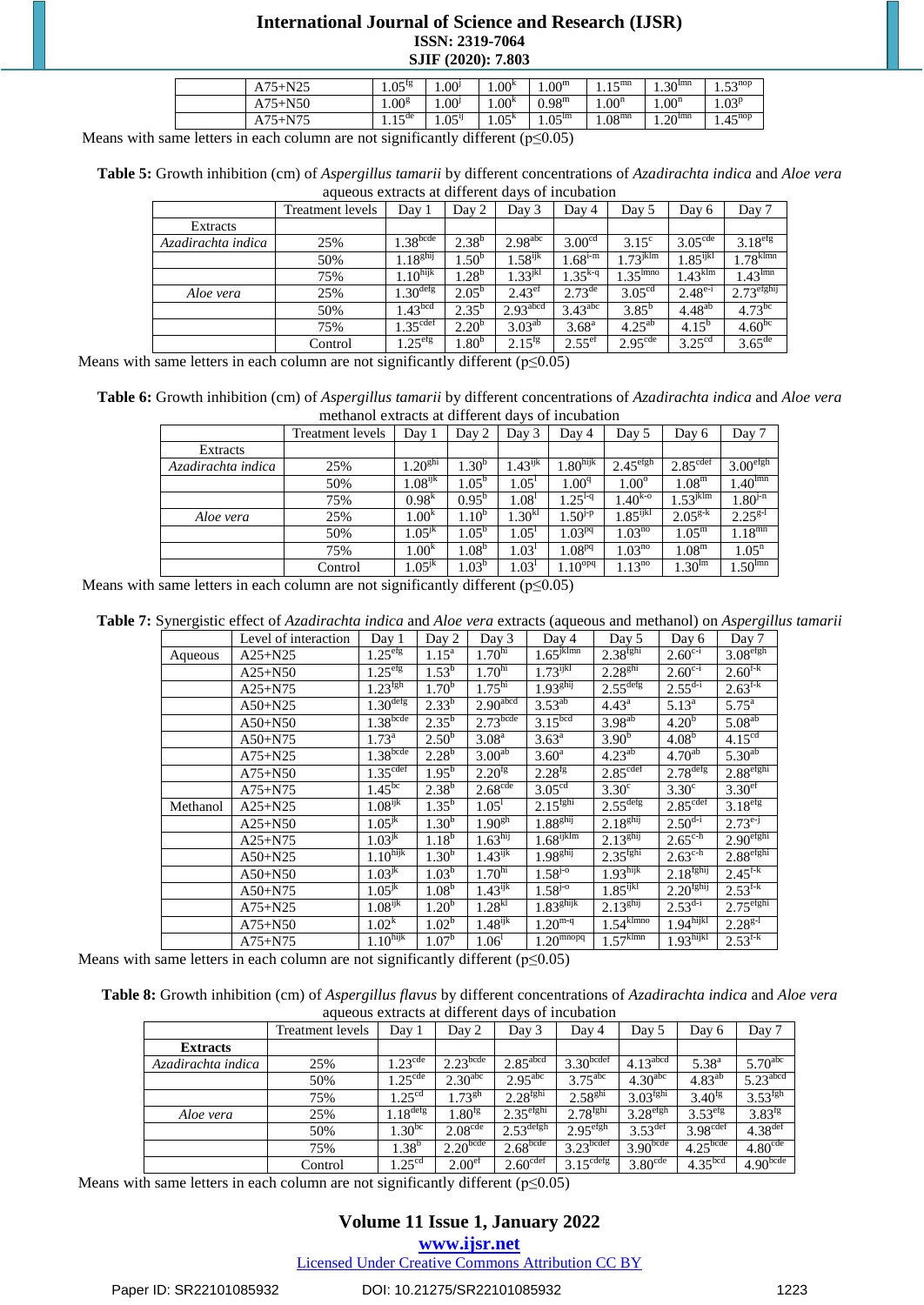| Table 9: Growth inhibition (cm) of Aspergillus flavus by different concentrations of Azadirachta indica and Aloe vera |  |
|-----------------------------------------------------------------------------------------------------------------------|--|
| methanol extracts at different days of incubation                                                                     |  |

|                    | Treatment levels | Day 1              | Day 2             | Day 3                 | Day 4                 | Day 5                 | Day 6               | Day 7                   |
|--------------------|------------------|--------------------|-------------------|-----------------------|-----------------------|-----------------------|---------------------|-------------------------|
| <b>Extracts</b>    |                  |                    |                   |                       |                       |                       |                     |                         |
| Azadirachta indica | 25%              | 1.08 <sup>hi</sup> | $.13^{j}$         | $.28$ <sup>jklm</sup> | $1.45$ <sup>klm</sup> | $1.63$ <sup>Imn</sup> | $1.93^{\rm hij}$    | $2.23^{ijk}$            |
|                    | 50%              | 1.08 <sup>hi</sup> | $00^{10}$         | $0.98^{\rm m}$        | $.03^{\rm m}$         | $1.10^{mn}$           | $.40^{ijk}$         | .40 <sup>klm</sup>      |
|                    | 75%              | .00 <sup>1</sup>   | .00 <sup>j</sup>  | 1.00 <sup>lm</sup>    | .00 <sup>m</sup>      | $1.18^{mn}$           | .53 <sup>hijk</sup> | $1.98^{\rm ijkl}$       |
| Aloe vera          | 25%              | 1.05 <sup>hi</sup> | 1.03 <sup>J</sup> | $1.13^{\text{jklm}}$  | .20 <sup>lm</sup>     | $1.33^{\text{Imn}}$   | $1.48^{ijk}$        | $1.60$ <sup>ijklm</sup> |
|                    | 50%              | .00 <sup>1</sup>   | .00 <sup>1</sup>  | $1.00^{\rm lm}$       | $1.00^{\rm m}$        | $1.00^n$              | 1.00 <sup>k</sup>   | $1.03^{\rm m}$          |
|                    | 75%              | $1.00^{1}$         | 00 <sup>1</sup>   | $1.00^{\text{lm}}$    | $0.00^{\mathrm{m}}$   | 1.00 <sup>n</sup>     | 1.00 <sup>k</sup>   | $0.98^{\rm m}$          |
|                    | Control          | .00 <sup>1</sup>   | .03 <sup>j</sup>  | $1.03^{\text{lm}}$    | .03 <sup>m</sup>      | 1.08 <sup>mn</sup>    | $1.15^{jk}$         | .30 <sup>lm</sup>       |

Means with same letters in each column are not significantly different ( $p \le 0.05$ )

**Table 10:** Synergistic effect of *Azadirachta indica* and *Aloe vera* extracts (aqueous and methanol) on *Aspergillus flavus*

| Solvent  | Level of interaction | Day 1                 | Day 2                  | Day 3                    | Day 4                  | Day 5                  | Day 6                  | Day 7                 |
|----------|----------------------|-----------------------|------------------------|--------------------------|------------------------|------------------------|------------------------|-----------------------|
| Aqueous  | $A25 + N25$          | 1.25 <sup>cde</sup>   | 1.53 <sup>hi</sup>     | $1.98^{i}$               | 2.38 <sup>hij</sup>    | 2.75 <sup>ghi</sup>    | $3.15^{fg}$            | $3.73^{fg}$           |
|          | $A25 + N50$          | 1.15 <sup>efgh</sup>  | 1.60 <sup>ghi</sup>    | 2.15 <sup>hi</sup>       | 2.55 <sup>ghi</sup>    | 2.88 <sup>fghi</sup>   | $3.23^{fg}$            | $3.68$ <sup>fg</sup>  |
|          | $A25 + N75$          | 1.15 <sup>efgh</sup>  | $1.45^{\rm i}$         | $1.98^{i}$               | $2.30^{ij}$            | 2.68 <sup>hij</sup>    | $3.10^{8}$             | 3.48 <sup>fgh</sup>   |
|          | $A50+N25$            | 1.13 <sup>fgh</sup>   | $2.05^{\text{de}}$     | $2.55$ <sup>defg</sup>   | 3.08 <sup>defg</sup>   | $3.75^{\text{cde}}$    | $4.68$ <sup>abc</sup>  | $5.45^{\text{abc}}$   |
|          | $A50+N50$            | $1.20$ <sup>def</sup> | $2.27$ <sup>abcd</sup> | $2.97^{ab}$              | 3.80 <sup>ab</sup>     | 4.43 <sup>abc</sup>    | $4.93^{ab}$            | 5.38 <sup>abc</sup>   |
|          | $A50+N75$            | $1.63^a$              | $2.48^{a}$             | $3.10^{a}$               | $3.63$ <sup>abcd</sup> | $4.60^{ab}$            | $5.20^{\rm a}$         | $5.45$ <sup>abc</sup> |
|          | $A75 + N25$          | 1.10 <sup>ghi</sup>   | $2.33^{ab}$            | 3.03 <sup>ab</sup>       | $3.93^{\overline{a}}$  | 4.68 <sup>a</sup>      | 5.20 <sup>a</sup>      | $5.90^{\rm a}$        |
|          | $A75 + N50$          | 1.18 <sup>deg</sup>   | $1.75^{gh}$            | 2.18 <sup>ghi</sup>      | 2.60 <sup>ghi</sup>    | 3.00 <sup>fghi</sup>   | $3.28$ <sup>fg</sup>   | $3.43^{gh}$           |
|          | $A75 + N75$          | 1.13 <sup>fgh</sup>   | $1.83^{fg}$            | 2.43 <sup>efgh</sup>     | 2.85 <sup>fghi</sup>   | $3.45$ <sup>defg</sup> | $3.83$ <sup>defg</sup> | $4.18$ <sup>efg</sup> |
| Methanol | $A25 + N25$          | 1.05 <sup>hi</sup>    | 1.15 <sup>J</sup>      | $1.50^{j}$               | 1.73 <sup>kl</sup>     | $2.05^{jkl}$           | $2.35^h$               | 2.68 <sup>hi</sup>    |
|          | $A25 + N50$          | $1.05^{\rm hi}$       | $1.10^{j}$             | 1.38 <sup>jkl</sup>      | $1.48$ <sub>klm</sub>  | $1.80$ <sub>klm</sub>  | $2.10^{\overline{h}}$  | $2.35^{ij}$           |
|          | $A25 + N75$          | $1.05^{\rm hi}$       | 1.03 <sup>j</sup>      | $1.28$ <sup>jklm</sup>   | $1.38$ <sup>klm</sup>  | $1.73$ <sup>klmn</sup> | $2.03^{hi}$            | $2.33^{ij}$           |
|          | $A50+N25$            | 1.10 <sup>ghi</sup>   | 1.08 <sup>j</sup>      | $1.35^{\text{jklm}}$     | $1.50$ <sup>klm</sup>  | $1.80$ <sup>klm</sup>  | $2.13^{\rm hi}$        | $2.38^{i}$            |
|          | $A50+N50$            | 1.00 <sup>1</sup>     | 1.03 <sup>J</sup>      | $1.\overline{18^{jklm}}$ | $1.43$ <sup>klm</sup>  | $1.78$ <sup>klm</sup>  | $2.13^{hi}$            | $2.53^{ij}$           |
|          | $A50+N75$            | 1.00 <sup>1</sup>     | 1.03 <sup>J</sup>      | $1.25$ <sup>jklm</sup>   | $1.53$ <sup>klm</sup>  | $1.80$ <sup>klm</sup>  | 2.18 <sup>hi</sup>     | 2.68 <sup>hi</sup>    |
|          | $A75 + N25$          | 1.05 <sup>hi</sup>    | 1.13 <sup>J</sup>      | $1.43^{jk}$              | $1.88$ <sup>jk</sup>   | $2.43^{ijk}$           | $3.13^{8}$             | $3.78$ <sup>fg</sup>  |
|          | $A75 + N50$          | 1.00 <sup>1</sup>     | 1.00 <sup>j</sup>      | $1.13^{\text{jklm}}$     | $1.15^{\text{lm}}$     | $1.38$ <sup>lmn</sup>  | $1.70^{\text{hijk}}$   | $1.98$ ijkl           |
|          | $A75 + N75$          | 1.00 <sup>1</sup>     | 1.08 <sup>j</sup>      | 1.00 <sup>lm</sup>       | $1.13^{\rm m}$         | $1.40^{\text{lmn}}$    | $1.78^{\text{hijk}}$   | $2.55^{\rm i}$        |

Means with same letters in each column are not significantly different ( $p \le 0.05$ )

**Table 11:** Growth inhibition (cm) of *Botrytis cinerea* by different concentrations of *Azadirachta indica* and *Aloe vera* aqueous extracts at different days of incubation

|                    | Treatment levels | Day 1                | Day 2              | Day 3              | Day 4             | Day 5             | Day 6                 | Day 7             |
|--------------------|------------------|----------------------|--------------------|--------------------|-------------------|-------------------|-----------------------|-------------------|
| <b>Extracts</b>    |                  |                      |                    |                    |                   |                   |                       |                   |
| Azadirachta indica | 25%              | $1.55^{\rm d}$       | $6.88^{a}$         | $8.45^{\rm a}$     | $8.50^{\circ}$    | $8.50^{\circ}$    | $8.50^{\rm a}$        | 8.50 <sup>a</sup> |
|                    | 50%              | $1.48^{d}$           | $5.60^{b}$         | $8.50^{\circ}$     | $8.50^{\circ}$    | $8.50^{\circ}$    | $8.50^{\rm a}$        | $8.50^{\circ}$    |
|                    | 75%              | $1.83^{bc}$          | $3.28^{\text{de}}$ | $3.10^{k}$         | 3.48 <sup>h</sup> | $3.58^{\text{t}}$ | $8.50^{\rm a}$        | $8.50^{\rm a}$    |
| Aloe vera          | 25%              | $1.00$ <sup>fg</sup> | 1.58 <sup>h</sup>  | 2.00 <sup>1</sup>  | $2.83^1$          | 4.18 <sup>e</sup> | $\overline{4.83}^{d}$ | $5.45^{\rm d}$    |
|                    | 50%              | 1.50 <sup>d</sup>    | $3.48^{\text{de}}$ | 5.90 <sup>ef</sup> | $8.13^{ab}$       | $8.50^{\circ}$    | $8.50^{\rm a}$        | $8.50^{\rm a}$    |
|                    | 75%              | 1.73 <sup>c</sup>    | $3.30^{\text{de}}$ | $5.33^{gh}$        | $7.93^{bc}$       | $8.50^{\rm a}$    | $8.50^{\rm a}$        | $8.50^{\rm a}$    |
|                    | Control          | 1.50 <sup>a</sup>    | 3.60 <sup>ed</sup> | $6.35^{\text{de}}$ | $8.40^{\circ}$    | $8.40^{\rm a}$    | $8.40^{\rm a}$        | $8.40^{\rm a}$    |

Means with same letters in each column are not significantly different ( $p \le 0.05$ )

**Table 12:** Growth inhibition (cm) of *Botrytis cinerea* by different concentrations of *Azadirachta indica* and *Aloe vera* methanol extracts at different days of incubation

|                    | Treatment levels | Day 1              | Day 2             | Day 3             | Day 4             | Day 5             | Day 6                         | Day 7                |
|--------------------|------------------|--------------------|-------------------|-------------------|-------------------|-------------------|-------------------------------|----------------------|
| <b>Extracts</b>    |                  |                    |                   |                   |                   |                   |                               |                      |
| Azadirachta indica | 25%              | 1.13'              | 1.0 <sup>1</sup>  | $1.0^{\rm m}$     | 1.05 <sup>J</sup> | $1.33$ hij        | $2.18^e$                      | 3.00 <sup>e</sup>    |
|                    | 50%              | $1.03^{\text{fg}}$ | $0.98^1$          | 1.03 <sup>m</sup> | 1.03 <sup>J</sup> | 1.03 <sup>j</sup> | 1.0 <sup>1</sup>              | $1.03^{jk}$          |
|                    | 75%              | 1.0 <sup>fg</sup>  | 1.0 <sup>1</sup>  | 1.0 <sup>m</sup>  | $1.0^{\circ}$     | $0.98^{j}$        | $1.0^1$                       | $.25^{\text{ijk}}$   |
| Aloe vera          | 25%              | 1.0 <sup>tg</sup>  | 1.0 <sup>1</sup>  | 1.0 <sup>m</sup>  | $1.0^{\rm J}$     | $1.05^{\rm J}$    | $\overline{1.18}^{\text{hi}}$ | $1.40^{\text{hijk}}$ |
|                    | 50%              | 1.0 <sup>tg</sup>  | 1.03 <sup>1</sup> | 1.0 <sup>m</sup>  | $1.08^{j}$        | 1.0 <sup>j</sup>  | $1.05^{\rm hi}$               | $1.00$ <sup>jk</sup> |
|                    | 75%              | 1.0 <sup>fg</sup>  | 1.0 <sup>1</sup>  | 1.0 <sup>m</sup>  | 1.0 <sup>j</sup>  | 1.0 <sup>j</sup>  | $1.0^1$                       | 0.98 <sup>k</sup>    |
|                    | Control          | 1.0f <sup>g</sup>  | $0.98^{\text{i}}$ | $0.98^{\rm m}$    | 1.03 <sup>J</sup> | 1.05 <sup>J</sup> | .28 <sup>ghi</sup>            | 1.70 <sup>ghi</sup>  |

Means with same letters in each column are not significantly different ( $p \le 0.05$ )

**Table 13:** Synergistic effect of *Azadirachta indica* and *Aloe vera* extracts (aqueous and methanol) on *Botrytis cinerea*

| Solvent | Level of interaction | Dav            | Day 2               | Dav:           | Dav 4             | Dav               | Dav 6          | Dav 7             |
|---------|----------------------|----------------|---------------------|----------------|-------------------|-------------------|----------------|-------------------|
| Aqueous | $A25 + N25$          | $1.33^e$       | $2.63^{\mathrm{T}}$ | $3.58^{j}$     | 3.90 <sup>h</sup> | 4.58 <sup>d</sup> | $5.13^{\circ}$ | 5.90 <sup>d</sup> |
|         | $A25 + N50$          | $4.58^{\circ}$ | $2.85^{\mathrm{r}}$ | $5.80^{1g}$    | $6.78^{\circ}$    | 7.32 <sup>b</sup> | $7.43^{\circ}$ | $8.08^{ab}$       |
|         | $A25 + N75$          | $4.48^{\rm d}$ | $2.70^{1}$          | $4.63^{\circ}$ | $5.58^{8}$        | $6.65^{\circ}$    | 7.15c          | $7.63^{bc}$       |

# **Volume 11 Issue 1, January 2022**

#### **www.ijsr.net**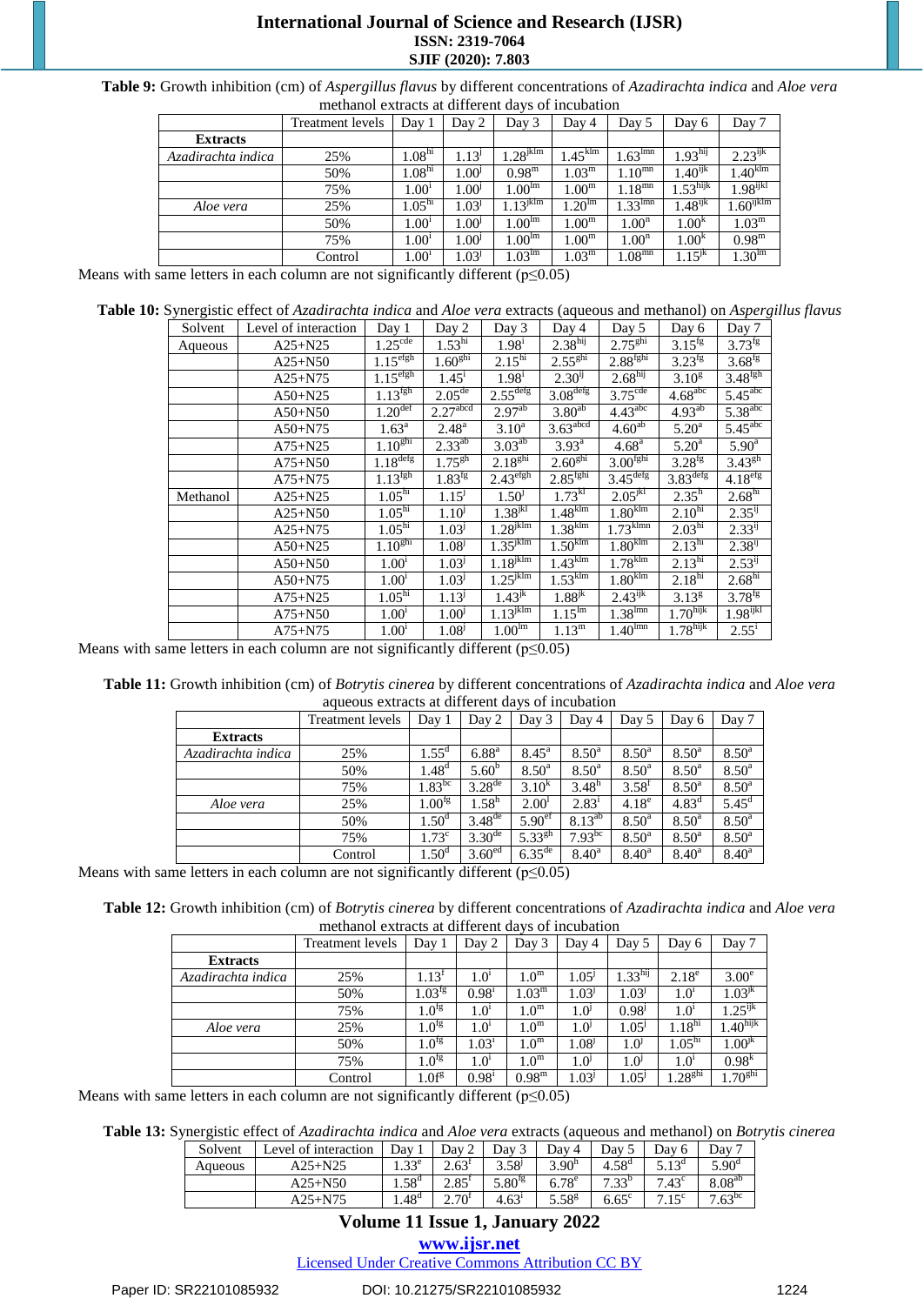|          | $A50+N25$   | 1.50 <sup>d</sup>    | 4.45 <sup>c</sup>  | 6.70 <sup>cd</sup>    | 7.73 <sup>bcd</sup> | $8.50^{\rm a}$      | $8.50^{\rm a}$       | $8.50^{\rm a}$       |
|----------|-------------|----------------------|--------------------|-----------------------|---------------------|---------------------|----------------------|----------------------|
|          | $A50+N50$   | 1.28 <sup>e</sup>    | $2.85^{\rm t}$     | $4.25^1$              | 6.08 <sup>t</sup>   | $7.10^{b}$          | $7.33^{\circ}$       | 7.80 <sup>bc</sup>   |
|          | $A50+N75$   | $2.10^a$             | $3.33^{\text{de}}$ | $5.55$ <sup>fgh</sup> | 7.40 <sup>d</sup>   | $8.50^{\rm a}$      | 8.50 <sup>a</sup>    | $8.50^{\circ}$       |
|          | $A75 + N25$ | $1.93^{b}$           | $5.60^b$           | $7.80^{b}$            | $8.50^{\rm a}$      | $8.50^{\rm a}$      | $8.50^{\rm a}$       | $8.50^{\rm a}$       |
|          | $A75 + N50$ | $1.73^{\circ}$       | 2.23 <sup>g</sup>  | $5.33^{gh}$           | 7.53 <sup>cd</sup>  | $8.50^{\rm a}$      | $8.50^{\rm a}$       | $8.50^{\rm a}$       |
|          | $A75 + N75$ | 1.73 <sup>c</sup>    | 4.30 <sup>c</sup>  | 7.08 <sup>c</sup>     | $8.50^{\rm a}$      | $8.50^{\rm a}$      | $8.50^{\rm a}$       | $8.50^{\rm a}$       |
| Methanol | $A25 + N25$ | $1.0$ <sup>fg</sup>  | 1.05 <sup>1</sup>  | $1.20^{\rm m}$        | 1.25 <sup>j</sup>   | $1.50^{ghj}$        | $1.68^{fg}$          | 1.85 <sup>fghi</sup> |
|          | $A25 + N50$ | $1.0^{tg}$           | 1.0 <sup>1</sup>   | $1.20^{\rm m}$        | 1.43 <sup>j</sup>   | $1.85^{8}$          | $2.23^e$             | 2.48 <sup>ef</sup>   |
|          | $A25 + N75$ | $1.03^{tg}$          | 1.0 <sup>1</sup>   | 1.0 <sup>m</sup>      | $1.23^{j}$          | 1.58 <sup>gh</sup>  | $1.95$ <sup>er</sup> | $2.33^{\frac{1}{9}}$ |
|          | $A50+N25$   | 1.05 <sup>fg</sup>   | 1.05 <sup>1</sup>  | 1.08 <sup>m</sup>     | 1.15 <sup>j</sup>   | 1.38 <sup>hij</sup> | $1.73^{fg}$          | 1.93 <sup>fgh</sup>  |
|          | $A50+N50$   | $1.03$ <sup>fg</sup> | $1.0^1$            | 1.0 <sup>m</sup>      | $1.05^{\mathrm{J}}$ | $1.13^{11}$         | 1.38 <sup>ghi</sup>  | 1.63 <sup>hij</sup>  |
|          | $A50+N75$   | $1.0^{fg}$           | 1.0 <sup>1</sup>   | $1.10^{\rm m}$        | $1.10^{1}$          | 1.30 <sup>hij</sup> | 1.50 <sup>fgh</sup>  | $1.84^{\frac{1}{2}}$ |
|          | $A75 + N25$ | $1.08^{fg}$          | $1.0^1$            | 1.0 <sup>m</sup>      | 1.13 <sup>j</sup>   | 1.25 <sup>hij</sup> | 1.45 <sup>ghi</sup>  | 1.73 <sup>ghi</sup>  |
|          | $A75 + N50$ | $1.0^{fg}$           | $0.90^1$           | $0.95^{\rm m}$        | 1.05 <sup>J</sup>   | 1.30 <sup>hij</sup> | $1.65^{fg}$          | 1.90 <sup>fghi</sup> |
|          | $A75 + N75$ | 1.0 <sup>f</sup> g   | $1.0^1$            | 0.98 <sup>m</sup>     | 1.0 <sup>j</sup>    | $1.15^{1}$          | 1.25 <sup>ghi</sup>  | $1.58$ hijk          |

Means with same letters in each column are not significantly different ( $p \le 0.05$ )

**Table 14:** Overall growth inhibition (cm) of the isolated fungi by aqueous and methanol extracts of *Azadirachta indica*

| Solvent  | Concentration | Day 1              | Day 2                  | Day 3                  | Day 4                         | Day 5                   | Day 6                 | Day 7                   |
|----------|---------------|--------------------|------------------------|------------------------|-------------------------------|-------------------------|-----------------------|-------------------------|
| Aqueous  | 25%           | $1.37^{bcd}$       | $3.36^{a}$             | $4.21^{ab}$            | $4.33^{ab}$                   | $4.65$ <sub>bcde</sub>  | 5.00 <sup>cde</sup>   | $5.21$ <sup>bcdef</sup> |
|          | 50%           | .29 <sup>cde</sup> | $2.88$ <sup>abcd</sup> | 3.98 <sup>abc</sup>    | $4.38^{ab}$                   | 4.69 <sup>bcd</sup>     | 5.00 <sup>cde</sup>   | 5.16 <sup>cdef</sup>    |
|          | 75%           | .36 <sup>bcd</sup> | .96 <sup>efg</sup>     | $2.08^{ji}$            | $2.26^{gh}$                   | 2.40 <sup>1</sup>       | $3.74^{fg}$           | 3.76 <sup>n</sup>       |
| Methanol | 25%           | .10 <sup>gh</sup>  | 1.11 <sup>h</sup>      | .17 <sup>k</sup>       | $1.33^1$                      | $1.61^{k}$              | 2.03 <sup>hij</sup>   | $2.43^{\circ}$          |
|          | 50%           | $1.05^{\rm h}$     | 1.01 <sup>h</sup>      | 1.01 <sup>k</sup>      | $1.01^{\scriptscriptstyle 1}$ | 1.03 <sup>K</sup>       | $12^{11}$             | .21 <sup>klm</sup>      |
|          | 75%           | 0.99 <sup>n</sup>  | 0.97 <sup>h</sup>      | $1.01\kappa$           | $1.06^{\circ}$                | $1.14^{k}$              | .26 <sup>hij</sup>    | $1.51^{\text{ijklm}}$   |
|          | Control       | .30 <sup>cde</sup> | $2.21$ <sup>defg</sup> | $3.19$ <sup>defg</sup> | $4.08^{bc}$                   | $4.32$ <sup>bcdef</sup> | $4.61$ <sup>def</sup> | 4.89 <sup>cdefg</sup>   |

Means with same letters in each column are not significantly different ( $p \le 0.05$ )

**Table 15:** Overall growth inhibition (cm) of the isolated fungi by aqueous and methanol extracts of *Aloe vera*

| Solvent  | Concentrations | Day 1               | Day 2                  | Day 3                  | Day 4               | Day 5               | Day 6                 | Day 7                 |
|----------|----------------|---------------------|------------------------|------------------------|---------------------|---------------------|-----------------------|-----------------------|
| Aqueous  | 25%            | $1.16^{fg}$         | 2.00 <sup>erg</sup>    | 2.41 <sup>hi</sup>     | 2.79 <sup>erg</sup> | $3.34^{gh}$         | $3.43^{\rm g}$        | $4.08^{gh}$           |
|          | 50%            | 1.36 <sup>bcd</sup> | 2.54 <sup>bcdef</sup>  | 3.45 <sup>cdef</sup>   | $4.43^{ab}$         | $4.91a^{bc}$        | 5.20 <sup>bcd</sup>   | 5.38 <sup>bcd</sup>   |
|          | 75%            | $1.44^{\circ}$      | $2.43^{\text{cdefg}}$  | 3.31 <sup>cdef</sup>   | $4.37^{ab}$         | 4.99 <sup>abc</sup> | 5.19 <sup>bcd</sup>   | 5.51 <sup>abc</sup>   |
| Methanol | 25%            | 1.10 <sup>h</sup>   | 1.03 <sup>h</sup>      | $1.14^{k}$             | $1.24^1$            | 1.39 <sup>k</sup>   | 1.53 <sup>hij</sup>   | $1.71^{\rm ijklm}$    |
|          | 50%            | 1.02 <sup>h</sup>   | 1.02 <sup>h</sup>      | 1.01 <sup>K</sup>      | $1.03^1$            | 1.01 <sup>K</sup>   | 1.03 <sup>J</sup>     | $1.05^{\text{lm}}$    |
|          | 75%            | 1.00 <sup>h</sup>   | 1.02 <sup>h</sup>      | 1.01 <sup>k</sup>      | $1.02^1$            | 1.01 <sup>k</sup>   | 1.02 <sup>j</sup>     | 1.00 <sup>m</sup>     |
|          | Control        | .30 <sup>cde</sup>  | $2.21$ <sup>defg</sup> | $3.19$ <sup>defg</sup> | 4.08 <sup>bc</sup>  | $4.32$ bcdef        | $4.61$ <sup>def</sup> | 4.89 <sup>cdefg</sup> |

Means with same letters in each column are not significantly different ( $p \le 0.05$ )

**Table 16:** Synergistic effects of *Azadirachta indica* and *Aloe vera* aqueous extracts on growth (cm) of the isolated fungi

| Concentrations | Day 1                | Day 2                 | Day $3$                | Day 4                  | Day 5                 | Day 6                 | Day 7                    |
|----------------|----------------------|-----------------------|------------------------|------------------------|-----------------------|-----------------------|--------------------------|
| $A25 + N25$    | $1.23$ <sup>ef</sup> | 2.64 <sup>bcde</sup>  | $2.45^{ghi}$           | $2.62^{1g}$            | 3.12 <sup>hi</sup>    | $3.43^{8}$            | 4.02 <sup>h</sup>        |
| $A25 + N50$    | $1.26^{\text{de}}$   | 2.05 <sup>erg</sup>   | $3.02^{\text{efgh}}$   | $3.36^{\text{cdef}}$   | $3.73^{\text{efgh}}$  | $3.94^{18}$           | $4.31$ <sup>efgh</sup>   |
| $A25 + N75$    | $1.24$ <sup>ef</sup> | $1.84^{8}$            | 2.71f <sup>ghi</sup>   | $2.91$ <sup>defg</sup> | 3.53 <sup>fgh</sup>   | 4.06 <sup>erg</sup>   | $4.46$ <sup>defgh</sup>  |
| $A50+N25$      | $1.31^{\text{cde}}$  | 2.93 <sup>abc</sup>   | $3.86$ <sup>abcd</sup> | $4.46^{ab}$            | $5.13^{ab}$           | $5.64$ <sup>abc</sup> | $6.16^{ab}$              |
| $A50+N50$      | $1.24$ <sup>ef</sup> | $2.40^{\text{cdefg}}$ | $3.06$ <sup>efgh</sup> | 3.74 <sup>bcd</sup>    | 4.37 <sup>bcdef</sup> | 4.73 <sup>cdef</sup>  | $5.29$ <sup>bcde</sup>   |
| $A50+N75$      | $1.80^{\rm a}$       | 2.81 <sup>abcd</sup>  | 3.97 <sup>abc</sup>    | $5.18^{a}$             | $5.78^{a}$            | $6.26^{\rm a}$        | 6.41 <sup>a</sup>        |
| $A75 + N25$    | 1.36 <sup>bcd</sup>  | $3.19^{ab}$           | $4.38^{a}$             | $5.21^{\text{a}}$      | $5.68^{\rm a}$        | $6.04^{ab}$           | $6.40^{\rm a}$           |
| $A75 + N50$    | $1.34^{bcd}$         | $1.93^{fg}$           | 2.98 <sup>efgh</sup>   | $3.63$ <sup>bcde</sup> | 4.14 <sup>cdefg</sup> | 4.18 <sup>erg</sup>   | $4.25$ <sup>tgh</sup>    |
| $A75 + N75$    | 1.35 <sup>bcd</sup>  | 2.62 <sup>bcdef</sup> | $3.58$ bcde            | $4.18^{bc}$            | 4.38 <sup>bcdef</sup> | $4.47$ <sup>def</sup> | $4.58$ <sup>cdefgh</sup> |

Means with same letters in each column are not significantly different ( $p \le 0.05$ )

**Table 17:** Synergistic effects of *Azadirachta indica* and *Aloe vera* methanol extracts on growth (cm) of the isolated fungi

| Concentrations | Day 1              | Day 2             | Day 3             | Day 4                         | Day 5             | Day 6                          | Day 7                   |
|----------------|--------------------|-------------------|-------------------|-------------------------------|-------------------|--------------------------------|-------------------------|
| $A25 + N25$    | $1.06^{gh}$        | 1.17 <sup>h</sup> | $1.46^{jk}$       | 1.66 <sup>h</sup>             | $1.99^{jk}$       | 2.26 <sup>n</sup>              | 2.54 <sup>1</sup>       |
| $A25 + N50$    | 1.03 <sup>h</sup>  | 1.11 <sup>h</sup> | $1.33^{k}$        | 1.51 <sup>hi</sup>            | $1.84^{jk}$       | 2.13 <sup>hi</sup>             | 2.36 <sup>1</sup>       |
| $A25 + N75$    | 1.03 <sup>h</sup>  | 1.06 <sup>h</sup> | 20 <sup>k</sup>   | 1.38 <sup>hi</sup>            | $1.73^{jk}$       | $2.10^{hi}$                    | 2.40 <sup>1</sup>       |
| $A50+N25$      | 1.07 <sup>gh</sup> | 1.19 <sup>h</sup> | $1.33^{k}$        | $1.55^{\rm hi}$               | $1.83^{jk}$       | 2.24 <sup>j</sup>              | 2.48 <sup>1</sup>       |
| $A50+N50$      | 1.02 <sup>h</sup>  | 1.01 <sup>h</sup> | 18 <sup>k</sup>   | 1.33 <sup>1</sup>             | $1.56^{k}$        | 1.82 <sup>hij</sup>            | $2.09^{ijk}$            |
| $A50+N75$      | 1.03 <sup>h</sup>  | 1.03 <sup>h</sup> | $1.16^{k}$        | $.27^{1}$                     | $1.48^{jk}$       | $1.70h^{1}$                    | $2.06$ <sup>ijkl</sup>  |
| $A75 + N25$    | $1.06^{gh}$        | 1.08 <sup>h</sup> | $1.23^{k}$        | 1.46 <sup>hi</sup>            | $1.74^{jk}$       | 2.10 <sup>hi</sup>             | 2.44 <sup>1</sup>       |
| $A75 + N50$    | 1.00 <sup>h</sup>  | 0.98 <sup>h</sup> | 1.03 <sup>k</sup> | 1.10 <sup>1</sup>             | 1.32 <sup>k</sup> | 1.59 <sup>hij</sup>            | $1.82$ <sup>ijklm</sup> |
| $A75 + N75$    | 1.06 <sup>gh</sup> | $.05^h$           | 1.01 <sup>K</sup> | $1.09^{\scriptscriptstyle 1}$ | 1.28 <sup>k</sup> | $1.51^{\overline{\text{hij}}}$ | $.99^{ijkl}$            |

Means with same letters in each column are not significantly different  $(p>0.05)$ 

# **Volume 11 Issue 1, January 2022**

**www.ijsr.net**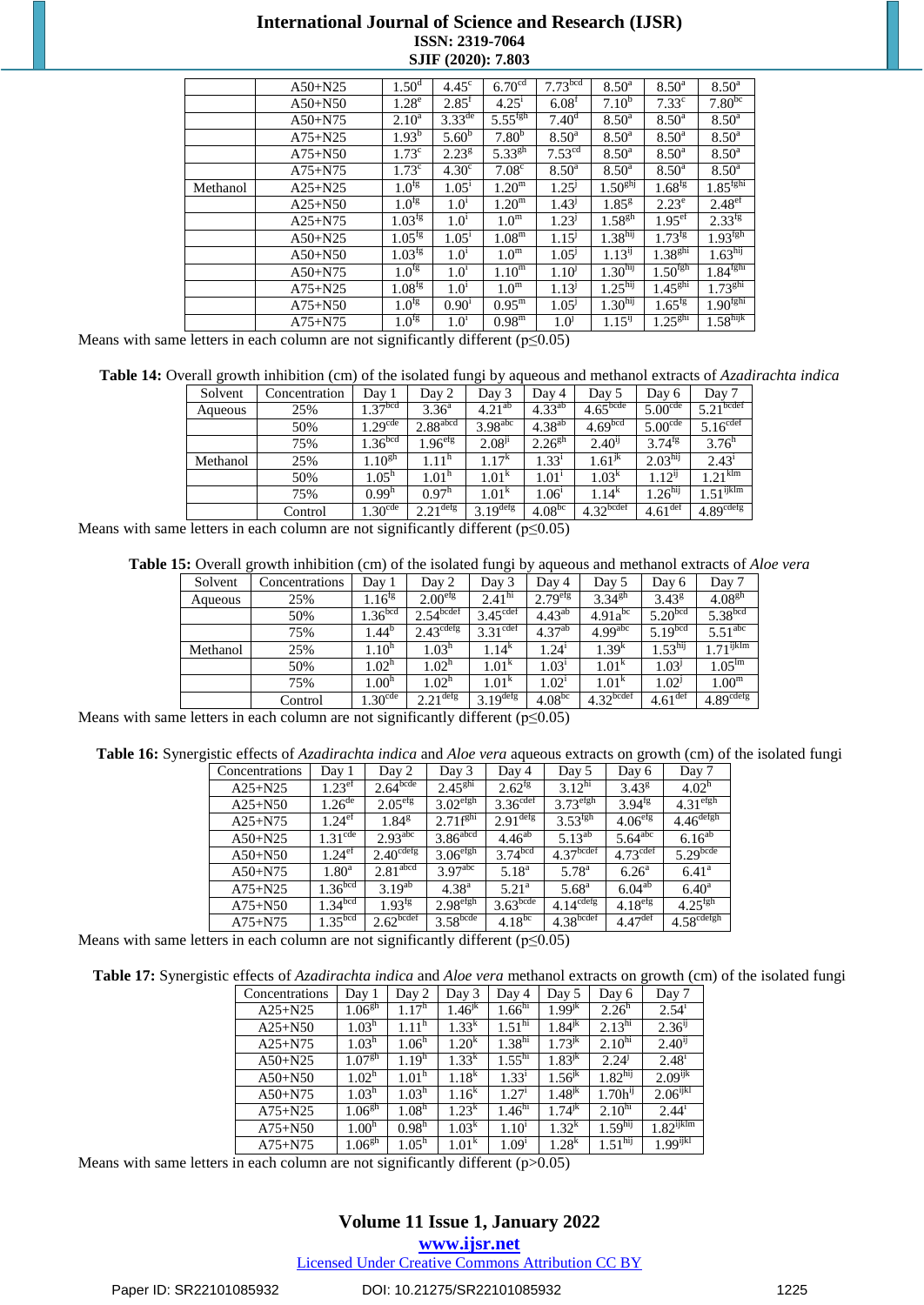**Table 18:** Overall effects of concentration (aqueous and methanol) on the fungal growth inhibition potential of the plant

|               |                     |                        | extracts              |                        |                         |                         |                      |
|---------------|---------------------|------------------------|-----------------------|------------------------|-------------------------|-------------------------|----------------------|
| Concentration | Day 1               | Day 2                  | Day 3                 | Day 4                  | Day 5                   | Day 6                   | Day 7                |
| $A25 + N25$   | $1.15^{\text{cde}}$ | $1.90$ <sup>abcd</sup> | 1.96 <sup>det</sup>   | $2.14^{\text{def}}$    | $2.56^{\text{de}}$      | $2.84^{\overline{cde}}$ | $3.28^{\text{cdef}}$ |
| $A25 + N50$   | $1.14^{\text{cde}}$ | $1.58^{cd}$            | 2.17 <sup>bcde</sup>  | $2.43^{\text{cde}}$    | $2.78^{\text{cde}}$     | 3.03 <sup>cde</sup>     | $3.33^{\text{cdef}}$ |
| $A25 + N75$   | $1.13^{\text{de}}$  | $1.45^{\rm d}$         | $1.95$ <sup>def</sup> | 2.14 $det$             | $2.63^{\text{de}}$      | 3.08 <sup>cde</sup>     | $3.43^{\text{cde}}$  |
| $A50 + N25$   | 1.19 <sup>bcd</sup> | $2.03^{\text{abc}}$    | $2.60^{\text{abc}}$   | 3.01 <sup>abc</sup>    | $3.48^{\text{abc}}$     | $3.94^{ab}$             | $4.32^{ab}$          |
| $A50+N50$     | $1.13^{de}$         | 1.71 <sup>bcd</sup>    | $2.12^{bcde}$         | $2.53$ <sup>bcde</sup> | $2.97$ <sub>bcde</sub>  | 3.27 <sup>bcd</sup>     | 3.68 <sup>bcd</sup>  |
| $A50+N75$     | $1.41^{\rm a}$      | $1.92$ <sup>abcd</sup> | $2.56^{\text{abc}}$   | $3.22^{ab}$            | $3.63^{ab}$             | 3.98 <sup>a</sup>       | $4.22^{ab}$          |
| $A75 + N25$   | 1.21 <sup>bcd</sup> | 2.14 <sup>ab</sup>     | $2.80^{\rm a}$        | $3.34^{\circ}$         | $3.71^{\rm a}$          | 4.07 <sup>a</sup>       | $4.42^{\rm a}$       |
| $A75 + N50$   | $1.17^{bcd}$        | $1.45^{\rm d}$         | $1.98$ <sup>def</sup> | $2.36^{\text{cde}}$    | $2.72^{de}$             | 2.88 <sup>cde</sup>     | $3.02^{\text{def}}$  |
| $A75 + N75$   | 1.20 <sup>bcd</sup> | $1.83$ <sup>abcd</sup> | 2.30 <sup>adcde</sup> | $2.63$ <sub>bcde</sub> | $2.84^{\overline{cde}}$ | $3.00^{\text{cde}}$     | 3.30 <sup>cdef</sup> |

Means with same letters in each column are not significantly different  $(p>0.05)$ 

**Table 19:** Overall growth inhibition of the isolated fungi by all extracts at different incubation days

| Organism              | $\Delta$ dav     | Dav 2             | Dav 3            | Dav 4            | Dav '          | Dav 6             | $Dav^7$        |
|-----------------------|------------------|-------------------|------------------|------------------|----------------|-------------------|----------------|
| Aspergillus tamarii   | $.19^{\circ}$    | 1 TD              | .83 <sup>b</sup> | $2.06^{\circ}$   | $2.39^{bc}$    | 2.59 <sup>c</sup> | $2.83^{\circ}$ |
| Penicillium digitatum | $1.13^{\circ}$   | .52 <sup>b</sup>  | .78 <sup>b</sup> | .98 <sup>b</sup> | $14^{\circ}$   | 2.36 <sup>c</sup> | $2.61^\circ$   |
| Aspergillus flavus    | $.14^{\circ}$    | .49 <sup>b</sup>  | .82 <sup>b</sup> | $-.13^{\circ}$   | $2.54^{\circ}$ | $2.93^{b}$        | $3.28^{b}$     |
| Botrytis cinerea      | .29 <sup>a</sup> | 2.20 <sup>a</sup> | $3.33^{a}$       | 3.95a            | $4.30^{a}$     | $4.63^{\rm a}$    | $4.84^{\rm a}$ |
|                       |                  |                   |                  |                  |                |                   |                |

Means with same letters in each column are not significantly different  $(p>0.05)$ 

|  |  | Table 20: Overall comparisons of fungal inhibitions by the aqueous and methanol extracts |  |
|--|--|------------------------------------------------------------------------------------------|--|
|  |  |                                                                                          |  |

| Extract  | $\text{Dav}$      |                   |                | 1   Day 2   Day 3   Day 4   Day 5   1 |                | Day 6   |
|----------|-------------------|-------------------|----------------|---------------------------------------|----------------|---------|
| Aqueous  |                   | $2.46^{\circ}$    | $3.25^{\rm a}$ | $3.83^{\rm a}$                        | $4.28^{\circ}$ | $+.63a$ |
| Methanol | 1.03 <sup>b</sup> | 0.04 <sup>b</sup> |                |                                       | $1.40^{b}$     |         |

Means with same letters in each column are not significantly different  $(p>0.05)$ 

#### **References**

- [1] Ademoh, O. F., Afolabi, A. M., Orisasona, B. A. and Olowolaju, E. D. (2018) Isolation and Identification of Rot Fungi on Post-Harvest of Pepper (*Capsicum annuum* L.) Fruits. *AASCIT Journal of Biology*.3 (5): 24-29.
- [2] Babaei, A., Manafi, M., & Tavafi, H. (2013) Study on effect of Aloe vera leaf extracts on growth of Aspergillus flavus. *Annual Review & Research in Biology*.3 (4): 1091-1097.
- [3] Black, L. L., Green, S. K., Hartma, G. L. and Poulos, J. M. (1991) Pepper diseases: A field guide. AVRDC publication No 91-347.
- [4] Dagnoko, S., Yaro-Diarisso, N., Sanogo, P. N., Adetula, O., Dolo-Nantoume, A., GambyToure, K., Traore-Thera, A., Katile, S. and Diallo-Ba, D. (2013) Overview of pepper (*Capsicum* spp.) breeding in West Africa. *African Journal of Agricultural Research*.8 (13): 1108-1114.
- [5] Daodu, T. (2000) *Aloe vera*, the miracle healing plant. Health Field Corporation, Lagos, p.36.
- [6] Dias, G. B., Gomes, V. M., Moraes, T. M. S., Zottich, U. P., Rabelo, G. R., Carvalho, A. O., Moulin, M., Gonçalves, L. S. A., Rodrigues, R. and Da Cunha, M. (2013). Characterization of Capsicum species using anatomical and molecular data. *Genetics and Molecular Research Online Journal*, 6488-6501.
- [7] Dutta, S. *Rhizopus* rot of Jackfruit and its control. (Phd. Thesis.2001).
- [8] FAO Statistics, 2009. Statistics Division, FAO online database. Rome, Italy: Food and Agriculture Organization of the UN (FAO). http: //faostat. fao. org/
- [9] Hegger, J. P. (1996) Beneficial effect of Aloe on wounds healing in an excisional wound healing. *Model J. Altern. Complement. Med*.20 (2): 271-277.
- [10] Howard, R. J., Garland, J. A. and Seaman, W. L. (1994) Diseases and pests of vegetable crops in Canada.
- [11] Katoch, A., and Kapoor, P. (2014) Fungal Diseases of Capsicum and their management. *Popular Kheti*.2 (2): 100-103.
- [12] Lin, Q., Kanchana‐udomkan, C., Jaunet, T. and Mongkolporn, O. (2002) Genetic analysis of resistance to pepper anthracnose caused by *Colletotrichum capsici*. *Thai Journal of Agricultural Science* 35: 259– 64
- [13] Muthomi, J. W., Lengai, G. M. W., Wagacha, M. J. and Narla, R. D. (2017) In vitro activity of plant extracts against some important plant pathogenic fungi of tomato. Australian journal of science 11 (06): 683- 689
- [14] Olusegun, A. (2000) One hundred medicinal uses of *Aloe vera*. Goodhealth Inc. Lagos, p.76.
- [15] Pandey, A., and Singh, S. (2016) *Aloe vera*: A Systematic Review of its Industrial and Ethno-Medicinal Efficacy. *International Journal Pharmaceutical Research & Allied Sciences,* 5 (1)
- [16] Pickersgill, B. (1997) Genetic resources and breeding of *Capsicum* spp. *Euphytica*, 96: 129-133
- [17] Rosca-Casian, O., Parvu, M., Vlase, L. and Tamas, M. (2007) Antifungal activity of Aloe vera leaves. *Fitoterapia*.78 (2007): 219-222.
- [18] Sharmita G. . K. L. (2015) Synergistic Effect Of *Azadirachta indica* L., *Aloe vera* L. and Antibiotics against *Escherichia coli* bacterium. *International Journal Of Pharmaceutical Research And Bio-Science*, 291-304.
- [19] Simhadri V. S. D. N. A. Nagesh, Muniappan, M., Kannan, I., Viswanathan, S. and Jayachandra, K. (2017) Antifungal activity of various extracts of *Azadirachta indica* leaf-An in vitro study.

## **Volume 11 Issue 1, January 2022**

**www.ijsr.net**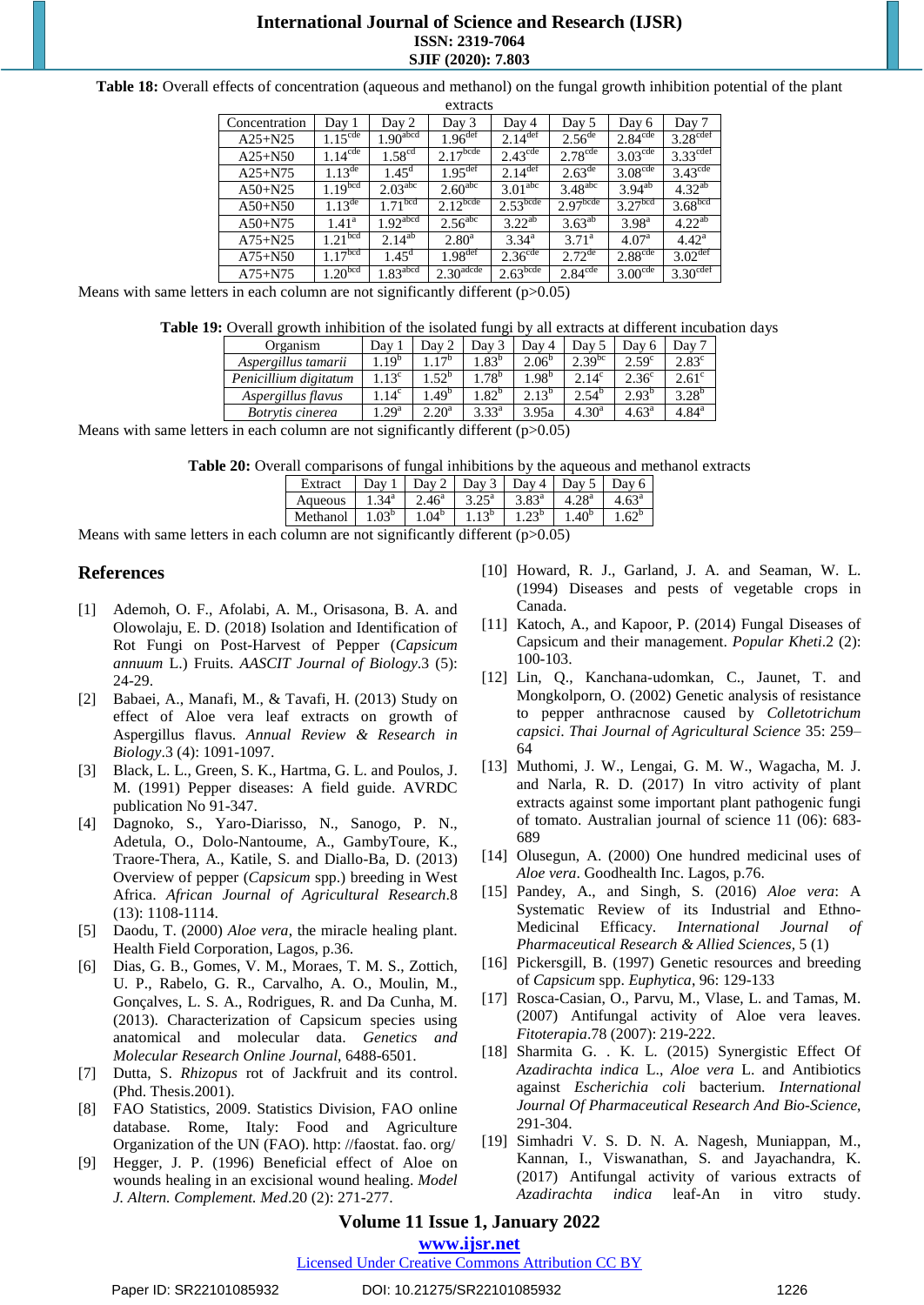*International Journal of ChemTech Research*.10 (15): 305-311

- [20] Suleiman, M. N. (2011) Antifungal properties of leaf extract of Neem and tobacco on three fungal pathogens of tomato (Lycopersicon Esculentum Mill). *Advances in Applied Science Research*.2 (4): 217-220.
- [21] Than, P. P., Jeewon, R., Hyde K. D., Pongsupasamit, S., Mongkolporn, O. and Taylor, P. W. J. (2008)

Characterization and pathogenicity of Colletotrichum species with anthracnose on chilli (Capsicum spp.) in Thailand. *Plant Pathology*

[22] Wada, N., Sani, H. B., and Sani, Z. (2015) Isolation and Identification of fungi associated with fruit rot of sweet pepper (Capsicum annuum L.) in Sokoto, Nigeria. *Katsina Journal of Natural and Applies Sciences.4* (1), 107-112.



 $(A)$  (B) **Plate 1:** Pure culture (A) and photomicrograph (B) of *Penicillium digitatum*.



**Plate 2:** Pure culture (A) and photomicrograph (B) of *Aspergillus tamarii*

# **Volume 11 Issue 1, January 2022 www.ijsr.net**